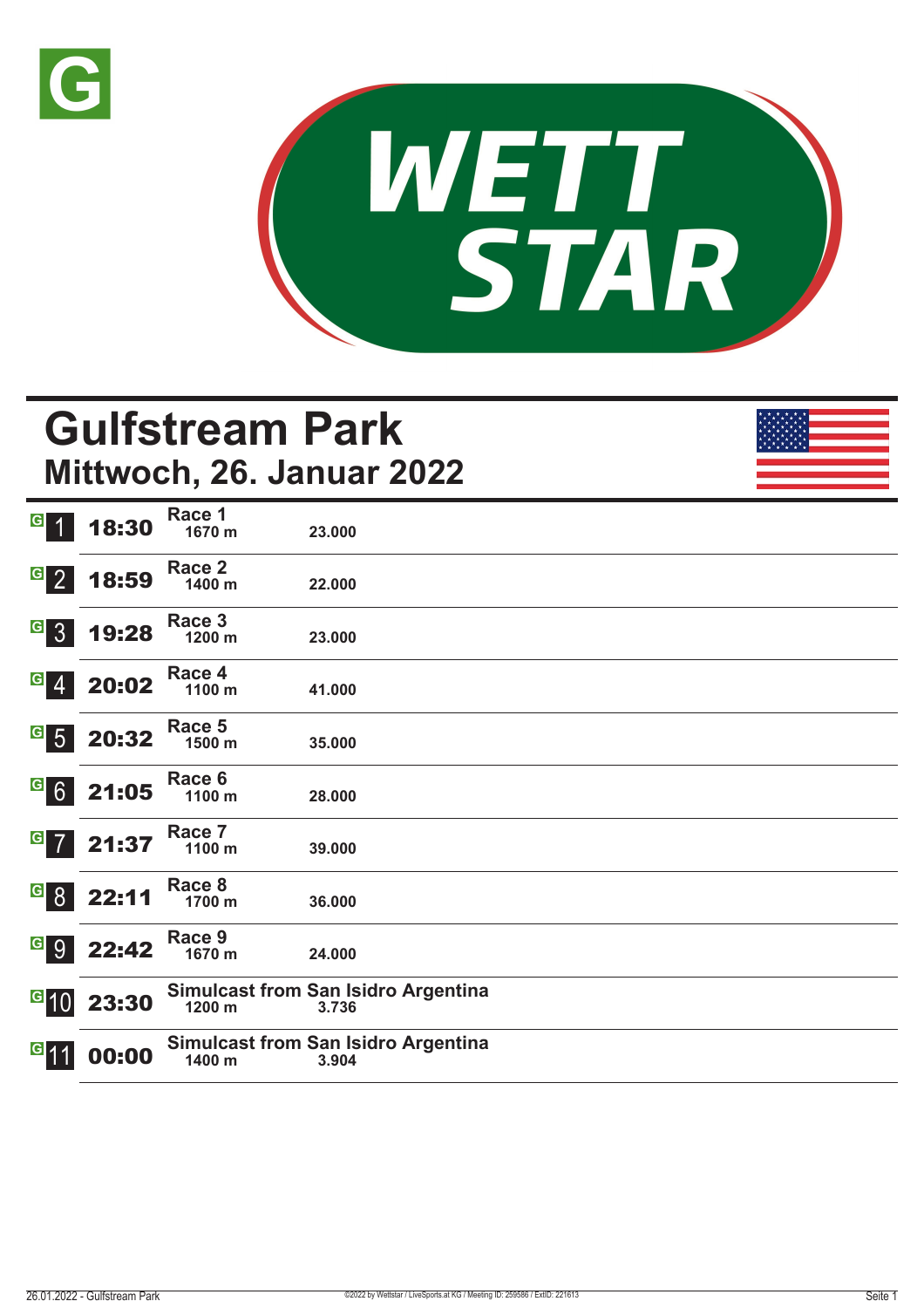| Agled                    | 11 | Candymeister              |    | Gossiping          |    | Not So Easy             |    | Runaway Breeze         |    |
|--------------------------|----|---------------------------|----|--------------------|----|-------------------------|----|------------------------|----|
| Akasha                   | 11 | Capitelio                 | 10 | Guante De Oro      | 10 | O Princess              |    | Same Philly            |    |
| Ala Turka                |    | Catedratica Stripes       |    | I B Nasty          |    | Ocean Ride              |    | <b>Shez Reckless</b>   |    |
| All In Jest              |    | Chacalosa                 |    | Infatuating        |    | Omixochitl              |    | <b>Silky Warrior</b>   |    |
| Alpha Babe               |    | Chez Paree                |    | Jaimie's Warrior   |    | On The Couch            |    | Splicer                |    |
| Aramaiona                | 11 | <b>Churchills Victory</b> |    | K Cottee           |    | Optimus Stai            | 10 | Spooky Spice           |    |
| Arpad                    | 10 | Claro Que Si              | 10 | Kingston Queen     |    | Papa Honor              |    | Stacias Ruby           |    |
| Arrow Shape              |    | Countessoflovelace        |    | Leviosa            |    | Peachy Weachy           |    | Stanford               |    |
| <b>Artificial Intell</b> |    | Crooklyn                  |    | Linn Pier          |    | Perico Star             | 10 | Stormy Stella          |    |
| Awesome Apeal            |    | Cuentacuentos             |    | Lluvia             |    | Playa Inclusion         |    | Sub Twenty             | 10 |
| Barbara                  |    | Dance Till Dawn           |    | Luna Ciao          |    | <b>Pretty Rachel</b>    |    | Super Ti               | 10 |
| Bayou Melody             |    | Dignified                 |    | Magnolia Road      |    | Prettykeen              |    | Susans Novela          |    |
| Blame It On Rose         |    | Dolce Aprile              | b  | Master Shiner      | 11 | Princess Cupid          |    | Systematic             |    |
| <b>Blushing Keylen</b>   | 6  | Dona Simone               | 11 | Melisandre         | 11 | <b>Prospect Project</b> |    | Talarico               | 10 |
| Bombon Chuck             | 10 | Don't Make Me Beg         |    | Mia At Midnight    | 8  | Race Craft              |    | Time To Two Step       |    |
| Bond To Me               | 11 | Earthrise                 | 11 | Miss Delicious     |    | Radiant Gem             |    | Tin Catcher            | 10 |
| <b>Brain Trust</b>       |    | Easy Stride               |    | Mongolian Mission  |    | Raspberry Ballet        | 8  | Troyana Del Sol        |    |
| Bravo Zulu               |    | Enough Rain               |    | Most Basko         | 10 | <b>Red Autentico</b>    | 10 | <b>Ultimate Breeze</b> |    |
| Brody's Causeway         |    | <b>Finding Mischief</b>   |    | <b>Mount Sinai</b> | 4  | Resident Liberal        |    | Undefiled              |    |
| Cagua                    |    | Freeze The Day            |    | Nairobi            | 10 | Rosa Del Verano         |    | Veloce                 |    |
| Cajun Cousin             |    | General                   |    | Naughtynaughty     | 6  | Rosa Star               |    | Yoga Queen             |    |
|                          |    |                           |    |                    |    |                         |    |                        |    |

#### **WANN STARTET IHR JOCKEY / FAHRER...**

| Abel Lujan Jose Giorgis<br>Carlos V. Cabrera<br>David Boraco<br>Edwin Gonzalez<br>Esteban Emanuel Torres<br><b>Franklin Calles</b><br>Gerardo Tempestti Villalonga<br>Jesus M. Rios<br>Jose L. Ortiz<br>Junior Alvarado<br>Luca Panici<br>Luis R. Reves<br>Martin Javier Valle | 10<br>10<br>1,9<br>4,6<br>10<br>3.6<br>10<br>9.ا<br>3,4,5,9<br>4,5,7,9<br>3,7<br>1,2 | Alexis Gaston Castro<br>Cesar L. Cuellar<br>Eduardo Gabriel Ortega Torre 11<br>Emisael Jaramillo<br>Fabricio Raul Barroso<br>Gabriel Laureano Bonasola<br>Gullo Carlos S. Perez<br>Jose E. Morelos<br>Jose M. Sanchez<br>Leandro D. Galdeano<br>Luis Diego Brigas<br>Luis Saez<br>Miguel Angel Vasquez | 10<br>1,5<br>10<br>10 <sup>°</sup><br>10<br>1,3,4,5,6,7,9<br>1,2,5,7,9 | Angel S. Arroyo<br>Corey J. Lanerie<br><b>Eduardo Miquel Hallier</b><br>Emma-Jayne Wilson<br>Francisco Jesus Lavigna<br>Gaddiel A. Martinez<br>Javier Castellano<br>Jose Ernesto Leonardo<br>Jr. Irad Ortiz<br>Leonel Reyes<br>Luis Fernando Vai<br>Marcos Meneses<br>Nicky Figueroa | 3.5,6,8<br>5,8<br>11<br>6.9<br>1,4,5,8,9<br>2,4,6,8,9<br>3,5,6,7<br>1,2 |
|--------------------------------------------------------------------------------------------------------------------------------------------------------------------------------------------------------------------------------------------------------------------------------|--------------------------------------------------------------------------------------|--------------------------------------------------------------------------------------------------------------------------------------------------------------------------------------------------------------------------------------------------------------------------------------------------------|------------------------------------------------------------------------|--------------------------------------------------------------------------------------------------------------------------------------------------------------------------------------------------------------------------------------------------------------------------------------|-------------------------------------------------------------------------|
|                                                                                                                                                                                                                                                                                |                                                                                      |                                                                                                                                                                                                                                                                                                        |                                                                        |                                                                                                                                                                                                                                                                                      |                                                                         |
|                                                                                                                                                                                                                                                                                |                                                                                      |                                                                                                                                                                                                                                                                                                        |                                                                        |                                                                                                                                                                                                                                                                                      |                                                                         |
|                                                                                                                                                                                                                                                                                |                                                                                      |                                                                                                                                                                                                                                                                                                        |                                                                        |                                                                                                                                                                                                                                                                                      |                                                                         |
| Osvaldo A. Alderete<br>Ramiro Rodolfo Barrueco                                                                                                                                                                                                                                 | 10                                                                                   | Paco Lopez<br>Reynier Arrieta                                                                                                                                                                                                                                                                          | 4,5,6,7,8,9                                                            | Rafael Manuel Hernandez<br>Rodrigo Daniel Bascunan                                                                                                                                                                                                                                   | 2.9<br>11                                                               |
| Rodrigo I. Cunz<br>Ruben D. Tarragona<br>Shaun Bridgmohan                                                                                                                                                                                                                      | 10<br>10<br>5,8,9                                                                    | Romero Ramsay Maragh<br>Sergio Antonio Piliero<br>Victor Lebron                                                                                                                                                                                                                                        | 3,4,5<br>10<br>6,8                                                     | Romina Villegas Del Valle<br>Sergio R.E. Barrionuevo<br><b>William Pereyra</b>                                                                                                                                                                                                       | 10<br>10,11                                                             |

### **WANN STARTET IHR TRAINER...**

| Alan Cristian Oller       |     | Alberto M. Calcagno          | 11  | Angel M. Rodriguez      | 1,6 | Antonio Sano            | 1,4,5,6,9 |
|---------------------------|-----|------------------------------|-----|-------------------------|-----|-------------------------|-----------|
| Aubrey A. Maragh          |     | Bautista Fernandez           | 10  | Benjamin Correas        |     | Bernardo Campos         |           |
| Bobby S. Dibona           |     | Brian A. Lynch               | 5,6 | Carlos Martin Massart   | 10  | Ceferino Balenzuela     | 10        |
| Cesar J. Figueroa         |     | Claude R. Mcgaughey lii      | 5   | David Fawkes            |     | Elvio R. Bortule        |           |
| <b>Fausto Gutierrez</b>   |     | Gabriel Nelson Gomez         | 11  | Garry F. Lee            | 4,5 | Gaston C. Rodriguez     | 10        |
| George Weaver             |     | Gerald E. Brooks             | 2   | Gilberto Zerpa          |     | <b>Gregory Viands</b>   | 3,6       |
| Gustavo Delgado           | 3,9 | Gustavo E. Romero            | 11  | <b>Happy Alter</b>      | 3,9 | <b>Herbert Miller</b>   |           |
| Hugo Daniel Quinteros     | 10  | lii Joseph C. Catanese       | 5   | J. Kent Sweezey         |     | Javier Negrete          |           |
| Jeff A. Hiles             |     | Jeremiah C. Englehart        | 8   | Jorge Delgado           |     | Jose A. Ionadi          | 10        |
| Jose Agustin Moukarzel    | 10  | Jose Cristobal Blanco        | 11  | Jose Francisco D'Angelo | 1,7 | Jose Pinchin            |           |
| Josie Carroll             |     | Jr. Jorge Duarte             | 9   | Jr. Robert B. Hess      | 4,6 | Jr. Saffie A. Joseph    |           |
| Juan Carlos Borda         |     | Juan Guillermo Flores        | 10  | Juan Martin Giussi      |     | Kathleen O'Connell      | 3,9       |
| Kathy P. Mongeon          |     | Kevin Rice                   |     | Larry Rivelli           | 4,6 | Laura Cazares           | 5,7       |
| Leonardo Americo Chaparro | 10  | Luciano R. Cerutti           | 11  | Luis Duco               | 1,9 | Luis M. Ramirez         |           |
| Mark E. Casse             | 6.9 | Martin Drexler               |     | Mary E. Eppler          |     | Michael J. Maker        |           |
| Michael K. McDonald       |     | Michael Lerman               |     | Michael R. Matz         |     | Michael Stidham         |           |
| <b>Michael Yates</b>      | 3,7 | Milton Daniel Puerari Duarte | 11  | Omar Fernando Labanca   | 10  | Peter R. Walder         |           |
| Philip M. Serpe           |     | Ramon Angel Gonzalez         | 10  | Raul Agustin Arredondo  | 10  | Roberto Alfonso Latorre |           |
| Ronald B. Abrams          |     | Ruben M. Vivas               | 11  | Ruben Soto              |     | Sandra L. Slivka        |           |
| Sergio Orlando Quintana   | 10  | Sharon Boland                | 6   | Silvio R. Loyola        | 10  | <b>Steve Klesaris</b>   | 4,5       |
| Steven Dwoskin            |     |                              |     |                         |     |                         |           |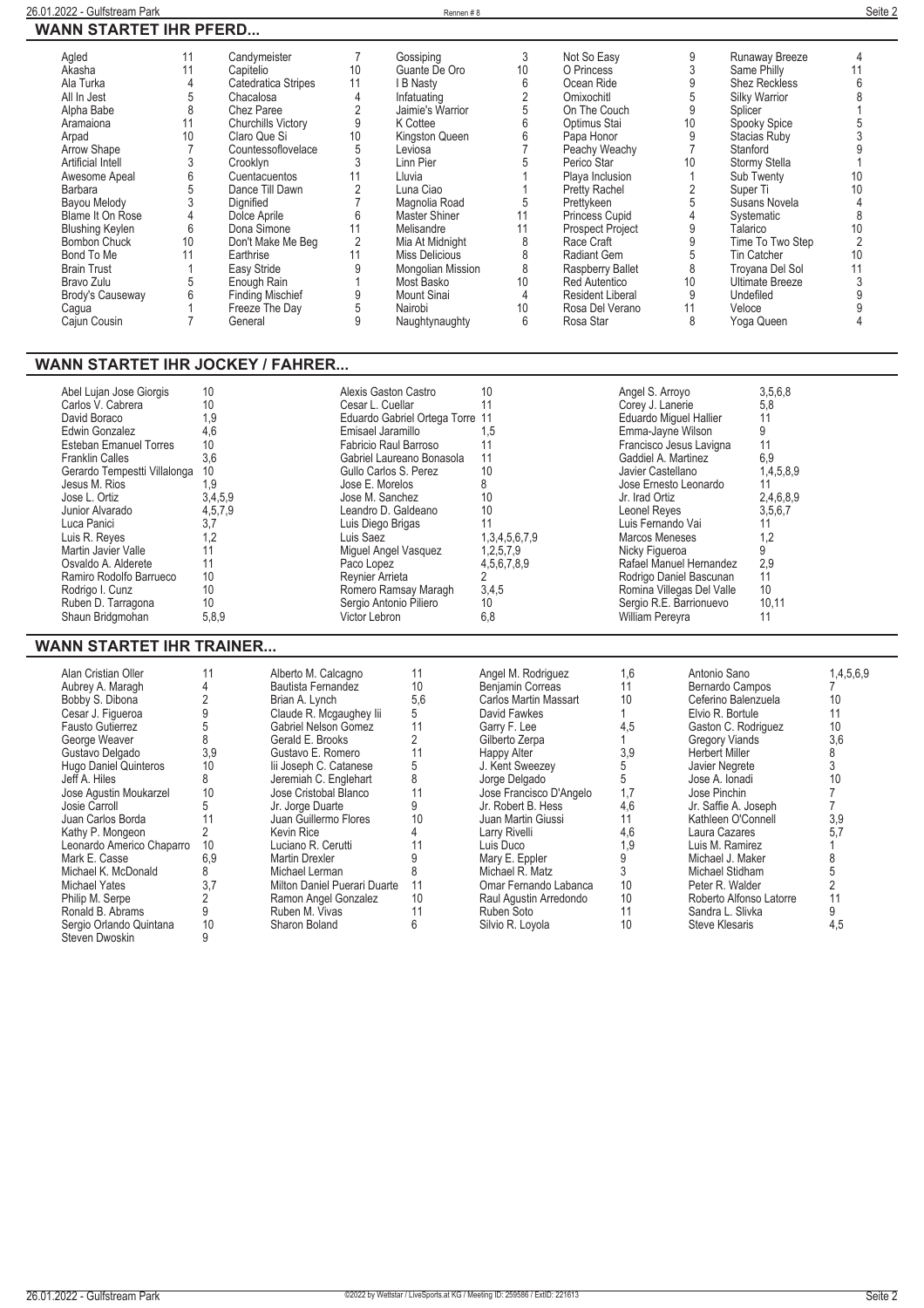**18:30**

**1**

Box: 1 ML: 13,0 **54.4**

Box: 2 ML: 31,0

**3**

**54.4**

**4**

**54.4**

Box: 4 ML: 22,0

**5**

Box: 5 ML: 35,0 **54.4**

**6**

**54.4**

Box: 6 ML: 55,0

**7**

**54.4**

Box: 7 ML: 16,0

Box: 3 ML: 9,0

**2**

**54.4**

**1670**

**1670 m 23.000** 

**Race 1**

| 60.VVV                                                                      | Rennpreis: 23.000                                                               |                |              |                                            |                                                                                          |
|-----------------------------------------------------------------------------|---------------------------------------------------------------------------------|----------------|--------------|--------------------------------------------|------------------------------------------------------------------------------------------|
| <b>Flach</b><br>30                                                          | FOR MAIDENS, FILLIES THREE YEARS OLD. Weight, 120 lbs. Claiming Price \$16,000. |                |              |                                            |                                                                                          |
|                                                                             |                                                                                 |                |              |                                            |                                                                                          |
| Lluvia                                                                      |                                                                                 |                |              |                                            |                                                                                          |
| 3j. dunkelbr S (Handsome Mike - Testaruda)                                  | 29.12 Tampa                                                                     | 6              | 1700         | 4.0 David Cardoso                          | Summer Helper, Magic Mikaela, Starship Pr                                                |
| Trainer: Angel M. Rodriguez                                                 | 15.12 Tampa                                                                     | 5              | 1600         | 17.9 David Cardoso                         | Lily's Lead, Capetown Candy, Golden Rock                                                 |
| Besitzer: Amalio Ruiz-Lozano                                                | 29.10 Gulfstream Park                                                           | $\overline{7}$ | 1100         | 17.3 Gaddiel Martinez                      | Greatest Glory, La Bokaina, Uncaptured Fai                                               |
|                                                                             | 03.10 Gulfstream Park                                                           | 4              | 1000         | 10.7 Gaddiel Martinez                      | Super Fine, Wildcat Star, Lady Younes                                                    |
| <b>Marcos Meneses</b>                                                       | 16.09 Gulfstream Park                                                           | 8              | 1400         | 9.7 Gaddiel Martinez                       | Sum Return, Dolcisima, Paintbrush                                                        |
| <b>Enough Rain</b><br>3j. grau/bra S (He's Had Enough - Pyrite Rain)        |                                                                                 |                |              |                                            |                                                                                          |
|                                                                             | 31.12 Gulfstream Park                                                           | 6              | 1700         | 88,5 David Boraco                          | Amazin Queen, Laniakea Storm, Paintbrush                                                 |
| Trainer: Luis Duco<br>Besitzer: Luis Duco                                   | 10.12 Gulfstream Park                                                           | 10             | 1670         | 76,7 Marcos Meneses                        | No Nannette No, Amazin Queen, Cagua                                                      |
|                                                                             | 21.11 Gulfstream Park                                                           | 10             | 1600         | 75,4 Luca Panici                           | Miss Beth'el, Titanic Rose, She Is Royalty                                               |
| <b>David Boraco</b>                                                         | 24.10 Gulfstream Park                                                           | 6              | 1400         | 19,9 Franklin Calles                       | Sweet Laura, Dignified, Chess Not Checker                                                |
|                                                                             |                                                                                 |                |              |                                            |                                                                                          |
| <b>Playa Inclusion</b>                                                      |                                                                                 |                |              |                                            |                                                                                          |
| 3j. dunkelbr S (Social Inclusion - Playa Medina<br>Trainer: Luis M. Ramirez | 16.12 Gulfstream Park                                                           | 4<br>3         | 1400<br>1400 | 36,0 Miguel Vasquez                        | Dominant Joy, Paintbrush, Bitty Baby                                                     |
| Besitzer: Luis M. Ramirez                                                   | 31.10 Gulfstream Park<br>30.09 Gulfstream Park                                  | 5              | 1100         | 18,0 J.C. Diaz, Jr.<br>40.6 J.C. Diaz, Jr. | Unbridled Chrome, Bella Miura, Playa Inclus<br>Wow Tapit, Designed To Dazzle, Miss Beth' |
|                                                                             |                                                                                 |                |              |                                            |                                                                                          |
| <b>Miguel Angel Vasquez</b>                                                 |                                                                                 |                |              |                                            |                                                                                          |
| Stormy Stella                                                               |                                                                                 |                |              |                                            |                                                                                          |
| 3j. rotbraun Ś̃ (Twirling Candy - Delightful Stor                           | 05.01 Gulfstream Park                                                           | 3              | 1100         | .5 Junior Alvarado                         | Pronta, Lovin Makes Cents, Stormy Stella                                                 |
| Trainer: Jose Francisco D'Angelo                                            | 08.12 Gulfstream Park                                                           | 2              | 1000         | ,5 Tyler Gaffalione                        | Yoga Queen, Stormy Stella, School Dance                                                  |
| Besitzer: Llc Proracing Stable                                              | 24.10 Keeneland                                                                 | 5              | 1100         | 3,5 Tyler Gaffalione                       | Bali Del Sol, Madelyn's Magic, Vialetto                                                  |
|                                                                             | 13.08 Saratoga                                                                  | 7              | 1100         | 8,7 Tyler Gaffalione                       | Lady Danae, Bubble Rock, Lia Marina                                                      |
| Luis Saez                                                                   |                                                                                 |                |              |                                            |                                                                                          |
| Cagua                                                                       |                                                                                 |                |              |                                            |                                                                                          |
| 3j. dunkelbr S (Exaggerator - On The Same P                                 | 31.12 Gulfstream Park                                                           | 4              | 1700         | 7,4 Tyler Gaffalione                       | Amazin Queen, Laniakea Storm, Paintbrush                                                 |
| Trainer: Antonio Sano                                                       | 10.12 Gulfstream Park                                                           | 3              | 1670         | 6,2 Ronney Betancourt                      | No Nannette No, Amazin Queen, Cagua                                                      |
| Besitzer: Cairoli Racing Stable                                             | 06.11 Gulfstream Park                                                           | $\overline{2}$ | 1670         | 22,9 Ronney Betancourt                     | Mamita Linda, Cagua, Splicer                                                             |
|                                                                             | 14.10 Gulfstream Park                                                           | 3              | 1670         | 77,8 Ronney Betancourt                     | Spectacular Gal, Splicer, Cagua                                                          |
| Javier Castellano                                                           | 24.09 Gulfstream Park                                                           | 7              | 1400         | 36,1 Jesus Rios                            | Dolce Aprile, Splicer, Unbridled Chrome                                                  |
| <b>Splicer</b>                                                              |                                                                                 |                |              |                                            |                                                                                          |
| 3j. kastanie S (Speightster - Trillion Wing)                                | 10.12 Gulfstream Park                                                           | 5              | 1000         | 7.9 Emisael Jaramillo                      | Mount Sinai, Brody's Causeway, We've Had                                                 |
| Trainer: Gilberto Zerpa<br>Besitzer: Soldi Stable Llc                       | 06.11 Gulfstream Park                                                           | 3              | 1670         | 5.0 Emisael Jaramillo                      | Mamita Linda, Cagua, Splicer                                                             |
|                                                                             | 14.10 Gulfstream Park                                                           | 2              | 1670         | 10.6 Emisael Jaramillo                     | Spectacular Gal, Splicer, Cagua                                                          |
| Emisael Jaramillo                                                           | 24.09 Gulfstream Park                                                           | $\overline{2}$ | 1400         | 5,1 Emisael Jaramillo                      | Dolce Aprile, Splicer, Unbridled Chrome                                                  |
|                                                                             | 16.09 Gulfstream Park                                                           | 8              | 1300         | 2,5 Emisael Jaramillo                      | Bella Romance, More Mucho, Alright Alread                                                |
| <b>Brain Trust</b>                                                          |                                                                                 |                |              |                                            |                                                                                          |
| 3j. rotbraun S (Hard Spun - Scary Smart)<br>Trainer: David Fawkes           | 16.12 Gulfstream Park                                                           | 7              | 1400         | 26,1 Chantal Sutherland                    | Dominant Joy, Paintbrush, Bitty Baby                                                     |

**Luna Ciao**

**Jesus M. Rios**

**8** Box: 8 ML: 21,0 **54.4** 3j. rotbraun S (Violence - Sharaiji Blossom) Trainer: Antonio Sano Besitzer: Cairoli Racing Stable **Luis R. Reyes** 13.01 Gulfstream Park **10** 1100 22,0 Emisael Jaramillo War Of Ages, Unconscious, Moclips **Ergebnis: Quoten:**

Besitzer: New, Sandra, Haberman, Aar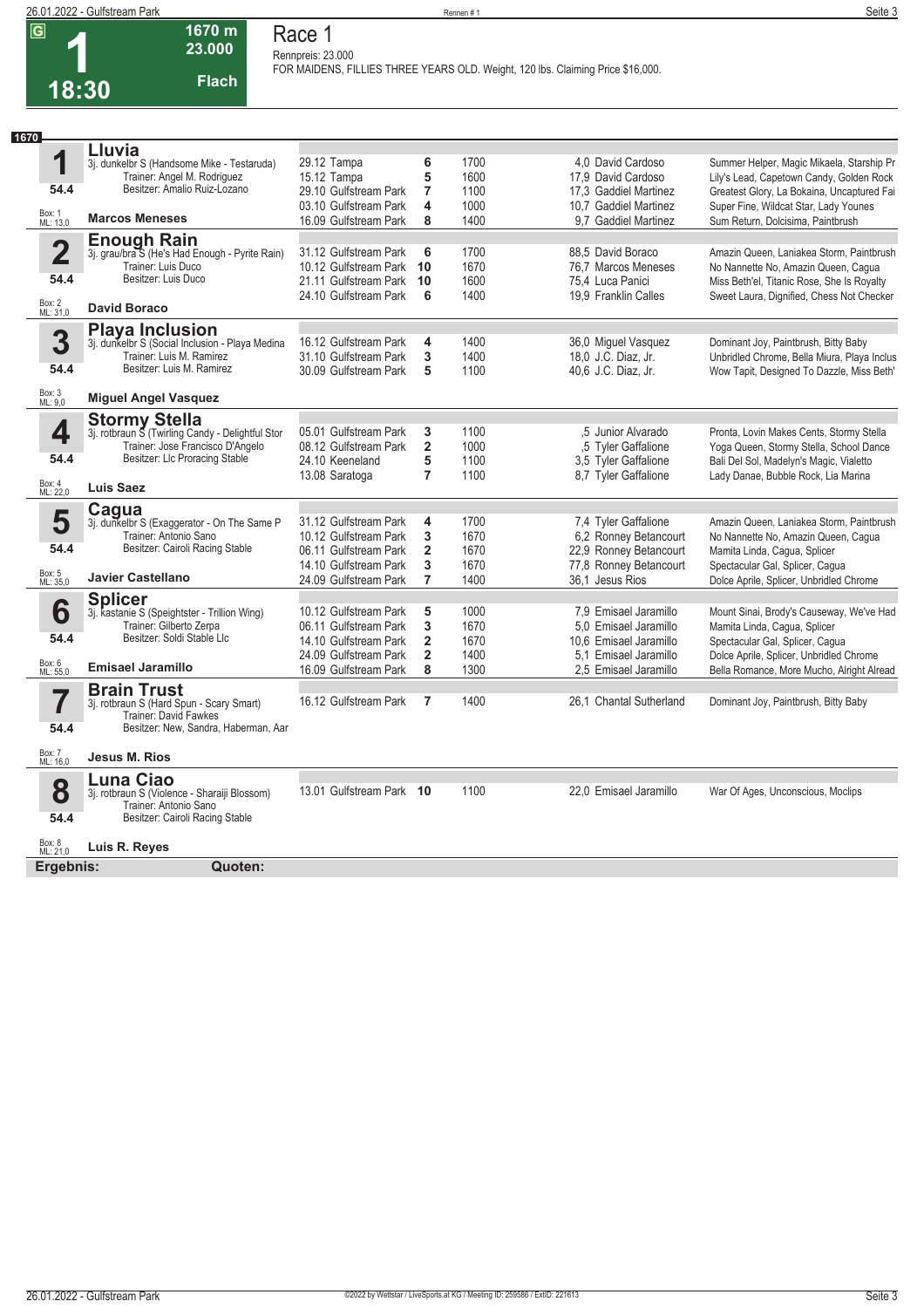

#### **1400 m 22.000 Flach Race 2**

**Rennpreis: 22.000**

FOR FILLIES AND MARES FOUR YEARS OLD AND UPWARD. Weight, 122 lbs. Non-winners Of A Race Since October 26 Allowed 2 lbs.<br>Claiming Price \$8,000 (Races Where Entered For \$6,250 Or Less Not Considered In Allowances).

| 1400                    |                                                                         |                          |                |      |                         |                                              |
|-------------------------|-------------------------------------------------------------------------|--------------------------|----------------|------|-------------------------|----------------------------------------------|
|                         | <b>Infatuating</b>                                                      |                          |                |      |                         |                                              |
| 1                       | 4j. dunkelbr S (Uncaptured - Curlamorous)                               | 17.12 Gulfstream Park    | 5              | 1400 | 22,9 Miquel Vasquez     | Shes All Woman, Patrick's Lass, Wedontbeli   |
|                         | Trainer: Kathy P. Mongeon                                               | 31.05 Gulfstream Park    | 8              | 1000 | 10.5 Jose Morelos       | Fast Catalina, Follow Me Mom, Princess Ca    |
| 54.4                    | Besitzer: Bogdanoff, Alfred S. And Bog                                  | 29.04 Gulfstream Park    | 3              | 1400 | 4.5 Edwin Gonzalez      | Jessica, Alizee, Infatuating                 |
|                         |                                                                         | 13.03 Gulfstream Park    |                | 1600 | .7 Miquel Vasquez       | Infatuating, Shakem, Kentucky Pride          |
| Box: 1<br>ML: 11,0      | Luis R. Reyes                                                           | 03.02 Gulfstream Park    |                | 1200 | .7 Edgard Zayas         | Infatuating, Lyrical, Strong Azteca          |
|                         |                                                                         |                          |                |      |                         |                                              |
| $\overline{\mathbf{2}}$ | <b>Pretty Rachel</b><br>4j. dunkelbr S (Dominus - Debbies Cute Ghost    | 24.12 Gulfstream Park    |                | 1400 | 1.5 Marcos Meneses      | Pretty Rachel, Rain, Beauty Queen            |
|                         | Trainer: Peter R. Walder                                                | 04.12 Gulfstream Park 10 |                | 1600 | 3.5 Paco Lopez          | Sweet Willemina, Our Fantasy, Let's Be Hon   |
| 54.4                    | Besitzer: Llc Wave Riding Stables                                       | 21.10 Gulfstream Park    |                | 1600 | .3 Marcos Meneses       | Pretty Rachel, Smooth As Glass, Miss Italy   |
|                         |                                                                         | 17.09 Gulfstream Park    |                | 1600 | 1.1 Marcos Meneses      | Pretty Rachel, Hot Babe, Lyrical             |
| Box: 2<br>ML: 22,0      | <b>Marcos Meneses</b>                                                   | 21.08 Gulfstream Park    |                | 1600 | .6 Marcos Meneses       | Pretty Rachel, I'm A Coco Pebbles, Lovin Li  |
|                         | <b>Chez Paree</b>                                                       |                          |                |      |                         |                                              |
| 3                       | 5j. rotbraun S (Sky Kingdom - Sixth And Waln                            | 26.09 Gulfstream Park    | 4              | 1600 | 9,4 Miquel Vasquez      | Between Dreams, Let's Be Honest, Vitaemi     |
|                         | Trainer: Bobby S. Dibona                                                | 05.09 Gulfstream Park    | 1              | 1600 | 1,3 Miguel Vasquez      | Chez Paree, Forever Marta, Rain              |
| 54.4                    | Besitzer: Smart Angle Llp                                               | 28.08 Gulfstream Park    | 5              | 1600 | 12.1 Chantal Sutherland | Vitaemi, Witch Hunter, Lady Fiorella         |
|                         |                                                                         | 17.07 Gulfstream Park    | 1              | 1300 | 4,6 Chantal Sutherland  | Chez Paree, Grace's Drama, Kozy Dreams       |
| Box: 3<br>ML: 26,0      | Jr. Irad Ortiz                                                          | 11.06 Gulfstream Park    | 6              | 1600 | 3.1 Luca Panici         | Nationalist, Rain, Grace's Drama             |
|                         |                                                                         |                          |                |      |                         |                                              |
| 4                       | <b>Dance Till Dawn</b><br>6j. rotbraun S (Verrazano - Single)           | 20.01 Gulfstream Park    | 6              | 1600 | 48,7 Reynier Arrieta    | Lady Dominance, Lady Jae, Yolanda's Pride    |
|                         | Trainer: Philip M. Serpe                                                | 16.12 Gulfstream Park    | 7              | 1700 | 11.2 Franklin Calles    | Current Situation, All About Kathern, Magicg |
| 54.4                    | Besitzer: Wellspring Stables                                            | 12.11 Gulfstream Park    | 6              | 1670 | 10,6 Angel Arroyo       | Money Factor, Afficionado, Generic Mark      |
|                         |                                                                         | 30.05 Gulfstream Park    | 7              | 1500 | 7,8 Angel Arroyo        | Afficionado, Sassy Justice, Nymue's Treasu   |
| Box: 4<br>ML: 21,0      | <b>Reynier Arrieta</b>                                                  | 24.04 Gulfstream Park    | 5              | 1500 | 8.8 Jose Morelos        | Napa Rules, Sassy Justice, Nymue's Treasu    |
|                         |                                                                         |                          |                |      |                         |                                              |
| 5                       | <b>Time To Two Step</b>                                                 | 06.01 Gulfstream Park    | 1              | 1600 | 3.0 Irad Ortiz, Jr.     | Time To Two Step, Shadilee, Lunar Blast      |
|                         | 6j. dunkelbr S (Two Step Salsa - Money Peg)<br>Trainer: Peter R. Walder | 15.12 Gulfstream Park    | 3              | 1600 | 15,7 Miguel Vasquez     | Baby Lion, Victory Crusade, Time To Two S    |
| 54.4                    | Besitzer: Walder Racing                                                 | 30.09 Belmont Park       | 8              | 1300 | 2.1 Luis Saez           | Happy Sophia, Danny Deep Cuts, Heart Of      |
|                         |                                                                         | 30.06 Gulfstream Park    | 4              | 1300 | 24.0 Cristian Torres    |                                              |
| Box: 5<br>ML: 6,0       | <b>Miguel Angel Vasquez</b>                                             | 21.05 Gulfstream Park    | 6              | 1600 | 4,2 Samy Camacho        | Kamar Taj, Nacho Mama, Tiz Enough            |
|                         |                                                                         |                          |                |      |                         | Tiz Possible Dear, Raspberry Ballet, Jessica |
|                         | <b>Don't Make Me Beg</b><br>5j. rotbraun S (Oxbow - Dress For Ballet)   |                          |                |      |                         |                                              |
| 6                       |                                                                         | 09.12 Gulfstream Park    | 5              | 1200 | 8,4 Gage Holmes         | Rain, Beauty Queen, Ready Orb Not            |
| 54.4                    | Trainer: Gerald E. Brooks<br>Besitzer: Jr. Carl L. Hess                 | 20.09 Presque Isle Dow   | $\overline{7}$ | 1300 | 3.9 Willie Martinez     | Bourbon Gal, Village Queen, Every Little Bit |
|                         |                                                                         | 08.09 Presque Isle Dow   | $\mathbf{2}$   | 1600 | 1.2 Antonio Gallardo    | Bellissime, Don't Make Me Beg, Bourbon Bl    |
|                         | <b>Rafael Manuel Hernandez</b>                                          | 25.08 Presque Isle Dow   |                | 1300 | 1.6 Antonio Gallardo    | Don't Make Me Beg, Animauxselle, Puffer Fi   |
| Box: 6<br>ML: 11,0      |                                                                         | 17.08 Presque Isle Dow   |                | 1200 | 4,4 Antonio Gallardo    | Don't Make Me Beg, Classy Lynn, Betterthe    |
| Ergebnis:               | Quoten:                                                                 |                          |                |      |                         |                                              |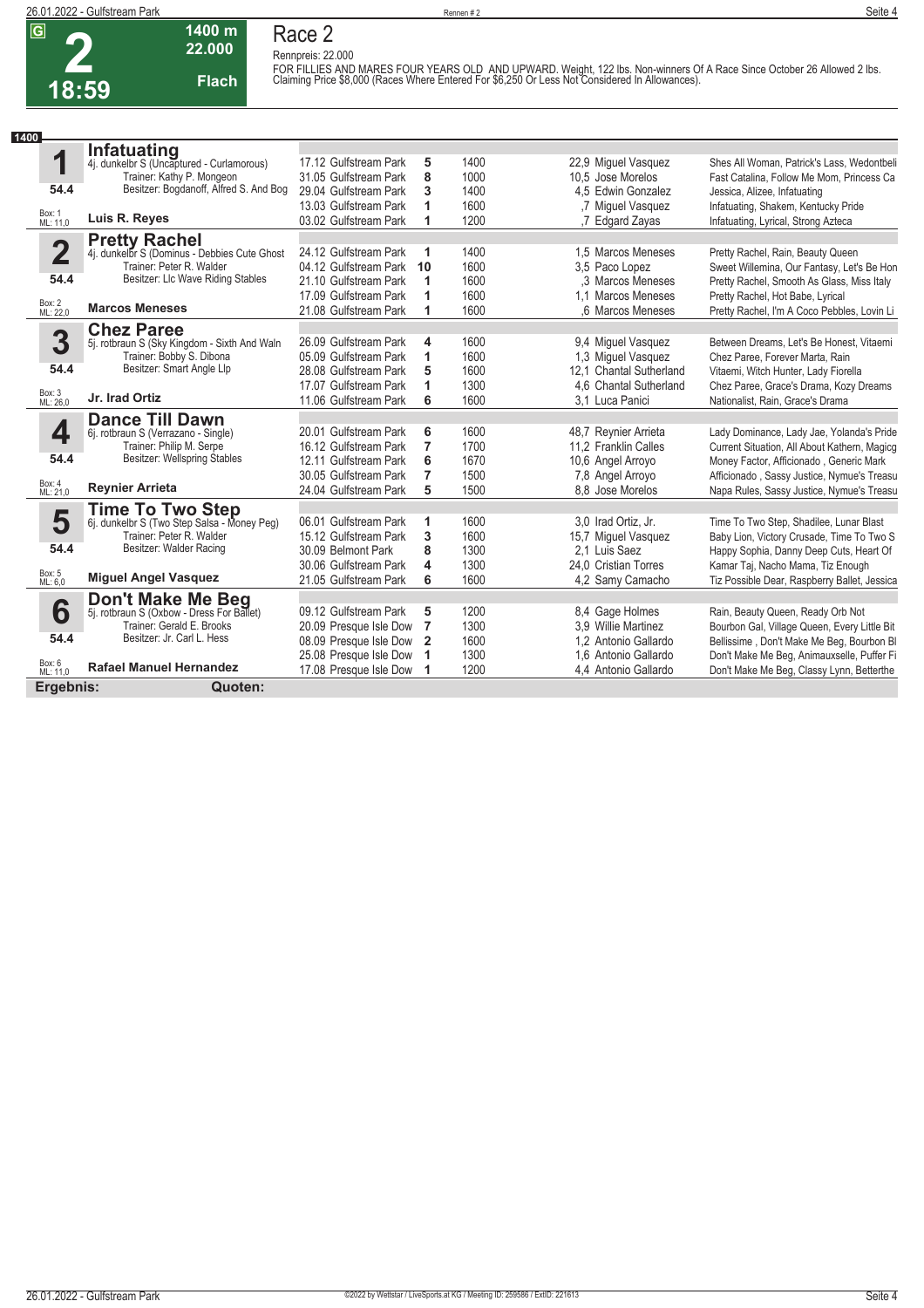

#### **1200 m 23.000 Flach Race 3 Rennpreis: 23.000**

**FOR MAIDENS, FILLIES THREE YEARS OLD. Weight, 120 lbs. Claiming Price \$16,000.** 

| 1200                    |                                                              |                                          |                              |              |                                            |                                                                                        |
|-------------------------|--------------------------------------------------------------|------------------------------------------|------------------------------|--------------|--------------------------------------------|----------------------------------------------------------------------------------------|
|                         | <b>Stacias Ruby</b>                                          |                                          |                              |              |                                            |                                                                                        |
| 1                       | 3j. rotbraun S (Honor Code - Classiest Gem)                  | 18.12 Charles Town                       | 4                            | 1400         | 27,5 Luis Batista                          | Jacrodra's Devil, Timeisgolden, Gray Fashio                                            |
| 51.3                    | Trainer: Gregory Viands<br>Besitzer: Gregory Viands          | 27.11 Charles Town                       | 5                            | 1300         | 16,1 Fredy Peltroche                       | Jackie The Joker, Timeisgolden, Enjoy Sum                                              |
|                         |                                                              | 06.11 Charles Town<br>16.10 Charles Town | 5<br>$\overline{\mathbf{2}}$ | 1400<br>1300 | 2.9 Fredy Peltroche<br>6.3 Fredy Peltroche | Holly's Persuasion, Jackie The Joker, Keen<br>Wicked Wisdom, Timeisgolden, Stacias Rub |
| Box: 1<br>ML: 45,0      | <b>Franklin Calles</b>                                       | 25.09 Charles Town                       | 3                            | 1300         | 4,5 Fredy Peltroche                        | Moody Woman, Timeisgolden, Stacias Ruby                                                |
|                         | <b>O</b> Princess                                            |                                          |                              |              |                                            |                                                                                        |
| $\overline{\mathbf{2}}$ | 3j. dunkelbr S (Bodemeister - Minnie Macy)                   | 23.12 Gulfstream Park                    | 9                            | 1200         | 48,8 Edgar Prado                           | Kaeko, Bayern To Run, Drifaros                                                         |
| 54.4                    | Trainer: Gustavo Delgado<br>Besitzer: Llc Ogma Investments   |                                          |                              |              |                                            |                                                                                        |
| Box: 2<br>ML: 11,0      | <b>Romero Ramsay Maragh</b>                                  |                                          |                              |              |                                            |                                                                                        |
|                         |                                                              |                                          |                              |              |                                            |                                                                                        |
| 3                       | Gossiping<br>3j. grau/bra S (Mastery - Scandal)              | 23.12 Gulfstream Park                    | 7                            | 1700         | 6.5 Luis Saez                              | Cindy's Song, Radiant Gem, Straight To Go                                              |
|                         | Trainer: Michael R. Matz                                     | 03.12 Gulfstream Park                    | 6                            | 1670         | 2,2 Tyler Gaffalione                       | Full Of Attitude, Acaciahelpme, Nana Fanny                                             |
| 54.4                    | Besitzer: Raydelz Stable                                     | 24.10 Laurel Park                        | 7                            | 1800         | 24.9 Jevian Toledo                         | Vergara, Princess Teruko, Coffee Bean                                                  |
|                         |                                                              | 30.09 Laurel Park                        | 9                            | 1100         | 37,5 Charlie Marquez                       | Still My Babe, Qualy, Vergara                                                          |
| Box: 3<br>ML: 7,0       | Jose L. Ortiz                                                |                                          |                              |              |                                            |                                                                                        |
|                         | <b>Bayou Melody</b>                                          |                                          |                              |              |                                            |                                                                                        |
| 4                       | 3j. dunkelbr S (Cajun Breeze - Haunting Melod                | 08.12 Gulfstream Park                    | 4                            | 1000         | 6,0 Luca Panici                            | Yoga Queen, Stormy Stella, School Dance                                                |
| 54.4                    | Trainer: Kathleen O'Connell<br>Besitzer: Kathleen O'Connell  |                                          |                              |              |                                            |                                                                                        |
|                         |                                                              |                                          |                              |              |                                            |                                                                                        |
| Box: 4<br>ML: 5.0       | Luca Panici                                                  |                                          |                              |              |                                            |                                                                                        |
|                         | <b>Crooklyn</b>                                              |                                          |                              |              |                                            |                                                                                        |
| 5                       | 3j. rotbraun S (Khozan - Family First)                       | 13.01 Gulfstream Park                    | 5                            | 1100         | 36,8 Romero Maragh                         | War Of Ages, Unconscious, Moclips                                                      |
| 54.4                    | Trainer: Javier Negrete<br>Besitzer: Aramis Hernandez        | 12.12 Gulfstream Park                    | 5                            | 1100         | 62,7 Romero Maragh                         | Adios Dixie, Alarm Clock, Golden Bow                                                   |
|                         |                                                              |                                          |                              |              |                                            |                                                                                        |
| Box: 5<br>ML: 13,0      | <b>Leonel Reyes</b>                                          |                                          |                              |              |                                            |                                                                                        |
|                         | <b>Artificial Intell</b>                                     |                                          |                              |              |                                            |                                                                                        |
| 6                       | 3j. dunkelbr S (Tonalist - Curlin's Daughter)                |                                          |                              |              |                                            |                                                                                        |
| 54.4                    | Trainer: Happy Alter<br>Besitzer: Inc. Alter's Racing Stable |                                          |                              |              |                                            |                                                                                        |
|                         |                                                              |                                          |                              |              |                                            |                                                                                        |
| Box: 6<br>ML: 3,0       | <b>Luis Saez</b>                                             |                                          |                              |              |                                            |                                                                                        |
|                         | <b>Ultimate Breeze</b>                                       |                                          |                              |              |                                            |                                                                                        |
|                         | 3j. rotbraun S (Cajun Breeze - Idealism)                     | 06.01 Gulfstream Park                    | 6                            | 1100         | 11,4 Angel Arroyo                          | Hot Peppers, Dove In Charge, Wildcat Star                                              |
|                         | Trainer: Michael Yates                                       | 23.07 Gulfstream Park                    | 4                            | 1200         | 2,6 Edgard Zayas                           | Basking, Mirth 'n Merriment, Gamble's Orb                                              |
| 54.4                    | Besitzer: Inc. Shadybrook Farm                               |                                          |                              |              |                                            |                                                                                        |

Box: 7 ML: 55,0

**Angel S. Arroyo**

**Ergebnis: Quoten:**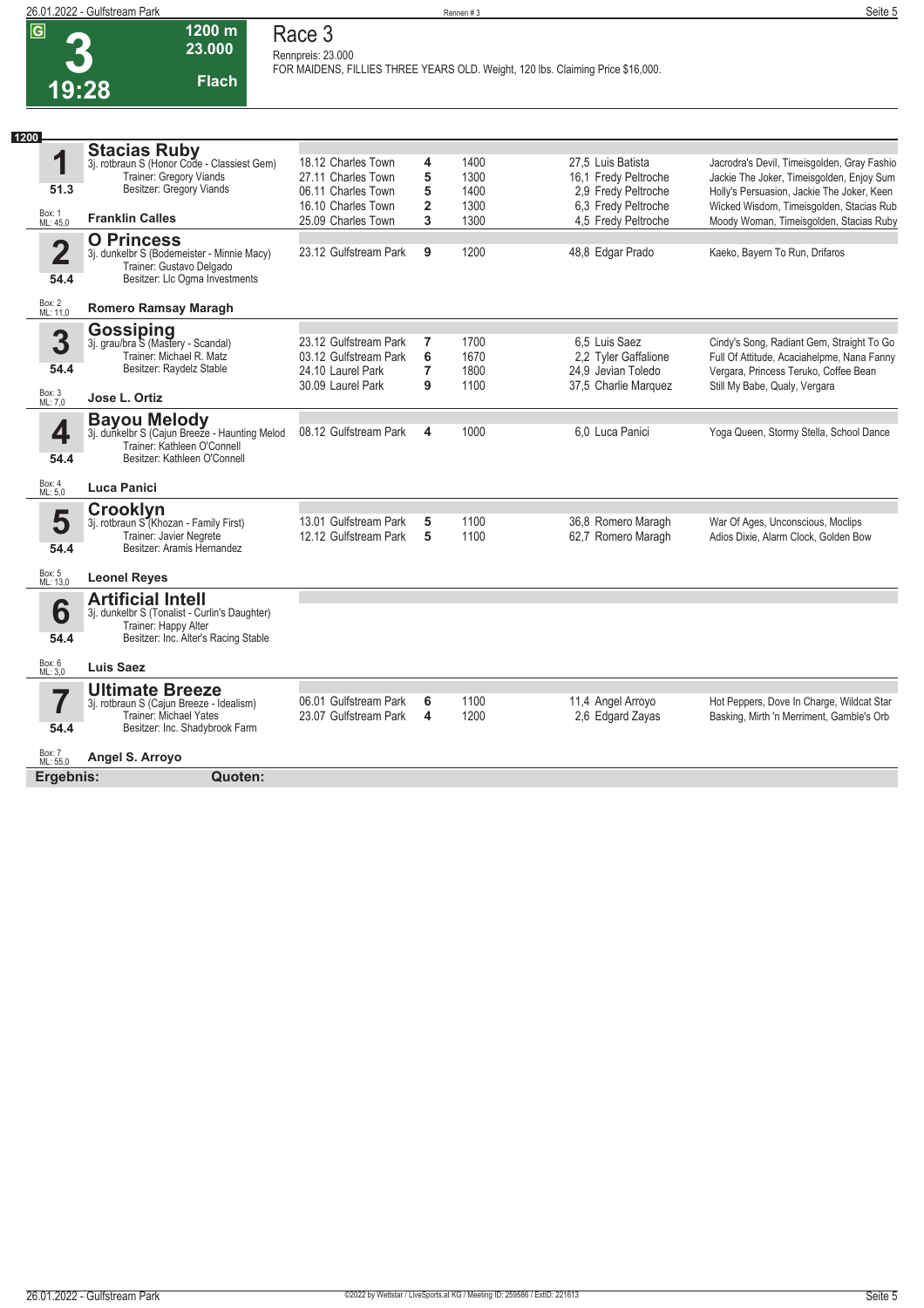**4 20:02**

### **Race 4 Rennpreis: 41.000**

**1100 m 41.000** 

**Flach**

FOR FILLIES THREE YEARS OLD. Weight, 122 lbs. Non-winners Of A Race Since October 26 Allowed 2 lbs. Claiming Price \$35,000, For<br>Each \$5,000 To \$25,000 1 lb. (Races Where Entered For \$20,000 Or Less Not Considered In Allowa

| 1100                            |                                                                                                                                               |                                                                                                         |                                             |                                      |                                                                                                                   |                                                                                                                                                                            |
|---------------------------------|-----------------------------------------------------------------------------------------------------------------------------------------------|---------------------------------------------------------------------------------------------------------|---------------------------------------------|--------------------------------------|-------------------------------------------------------------------------------------------------------------------|----------------------------------------------------------------------------------------------------------------------------------------------------------------------------|
| 1<br>54.4                       | <b>Susans Novela</b><br>3j. dunkelbr S (Constitution - Usually Super)<br>Trainer: Steve Klesaris<br>Besitzer: Big Toe Stables Llc             | 23.12 Gulfstream Park<br>21.11 Gulfstream Park<br>11.09 Gulfstream Park                                 | 5<br>1<br>6                                 | 1000<br>1100<br>1100                 | 3.3 Paco Lopez<br>8,4 Cristian Torres<br>9.8 Cristian Torres                                                      | Wow Tapit, Arrow Shape, Princess Cupid<br>Susans Novela, La Bokaina, Z First<br>Rapturous, Strategy Queen, Chess Not Che                                                   |
| Box: 1<br>ML: 11,0              | <b>Edwin Gonzalez</b>                                                                                                                         |                                                                                                         |                                             |                                      |                                                                                                                   |                                                                                                                                                                            |
| $\overline{2}$<br>55.3          | <b>Princess Cupid</b><br>3j. grau/bra S (Cupid - Hot Ember)<br>Trainer: Aubrey A. Maragh<br>Besitzer: Lawson Racing Stables                   | 23.12 Gulfstream Park<br>07.11 Gulfstream Park                                                          | 3<br>1                                      | 1000<br>1000                         | 6.0 Emisael Jaramillo<br>1.7 Emisael Jaramillo                                                                    | Wow Tapit, Arrow Shape, Princess Cupid<br>Princess Cupid, Rough Enough, Ave Fenix                                                                                          |
| Box: 2<br>ML: 7,0               | <b>Romero Ramsay Maragh</b>                                                                                                                   |                                                                                                         |                                             |                                      |                                                                                                                   |                                                                                                                                                                            |
| 3<br>54.4                       | <b>Mount Sinai</b><br>3j. rotbraun S (Vancouver - Cabo)<br>Trainer: Steve Klesaris<br>Besitzer: Hibiscus Stables Llc                          | 12.01 Gulfstream Park<br>10.12 Gulfstream Park<br>20.11 Gulfstream Park                                 | 5<br>1<br>6                                 | 1100<br>1000<br>1200                 | 4,3 Luis Saez<br>2.6 Luis Saez<br>1.3 Emisael Jaramillo                                                           | Chacalosa, Poiema, David's Rose<br>Mount Sinai, Brody's Causeway, We've Had<br>Hotline To Heaven, Island Winter, Adios Dixi                                                |
| Box: 3<br>ML: 45,0              | Paco Lopez                                                                                                                                    |                                                                                                         |                                             |                                      |                                                                                                                   |                                                                                                                                                                            |
| 4<br>54.4                       | Ala Turka<br>3j. kastanie S (Daredevil - Miracle Mover)<br>Trainer: Garry F. Lee<br>Besitzer: Pvc Stables Llc And Allen Iwi                   | 10.12 Gulfstream Park<br>19.11 Gulfstream Park<br>28.10 Gulfstream Park                                 | 1<br>8<br>1                                 | 1000<br>1200<br>1000                 | 4,0 Edgard Zayas<br>4.3 Emisael Jaramillo<br>3.8 Leonel Reves                                                     | Ala Turka, Candymeister, Mill Lake Lady<br>Madame Claude, Reneesdreamgirl, Look U<br>Ala Turka, Brody's Causeway, Rough Enou                                               |
| Box: 4<br>ML: 9,0               | <b>Javier Castellano</b>                                                                                                                      | 09.10 Gulfstream Park<br>23.09 Gulfstream Park                                                          | $\overline{2}$<br>3                         | 1200<br>1100                         | 1,5 Leonel Reyes<br>5,8 Leonel Reyes                                                                              | Look Up To Heaven, Ala Turka, Mi. Tallawa<br>Kingston Queen, Mudshaft, Ala Turka                                                                                           |
| 5<br>55.3<br>Box: 5<br>ML: 35,0 | <b>Chacalosa</b><br>3j. rotbraun S (Jess's Dream - Silver Prism)<br>Trainer: Larry Rivelli<br>Besitzer: Patricia's Hope Llc<br>Jr. Irad Ortiz | 12.01 Gulfstream Park<br>25.09 Gulfstream Park<br>28.08 Arlington<br>19.08 Arlington<br>01.08 Arlington | 1<br>5<br>1<br>$\overline{\mathbf{2}}$<br>4 | 1100<br>1700<br>1400<br>1700<br>1000 | 2,1 Tyler Gaffalione<br>6.0 Emisael Jaramillo<br>36.6 Javier Tavares<br>8.9 Javier Tavares<br>32,0 Javier Tavares | Chacalosa, Poiema, David's Rose<br>Outfoxed, Veiled Prophet, My Sassenach<br>Chacalosa, Queens Up, Purr Sea<br>Dressed, Chacalosa, Miss Z<br>Plus Chic, Dressed, Ding Ding |
| 6<br>55.3                       | Yoga Queen<br>3j. kastanie S (Violence - Langers)<br>Trainer: Antonio Sano<br>Besitzer: Imaginary Stables                                     | 08.12 Gulfstream Park                                                                                   | 1                                           | 1000                                 | 15,4 Ronney Betancourt                                                                                            | Yoga Queen, Stormy Stella, School Dance                                                                                                                                    |
| Box: 6<br>ML: 6,0               | <b>Luis Saez</b>                                                                                                                              |                                                                                                         |                                             |                                      |                                                                                                                   |                                                                                                                                                                            |
| 7<br>54.4                       | <b>Blame It On Rose</b><br>3j. rotbraun S (Blame - Miss Dolan's Rose)<br>Trainer: Jr. Robert B. Hess<br>Besitzer: Westlake Racing Stable      | 29.12 Gulfstream Park<br>03.12 Gulfstream Park<br>03.11 Del Mar<br>01.10 Santa Anita                    | $\overline{2}$<br>4<br>5<br>5               | 1300<br>1200<br>1600<br>1000         | 3.1 Junior Alvarado<br>2.4 Paco Lopez<br>20,3 Drayden Van Dyke<br>31.1 Drayden Van Dyke                           | Leviosa, Blame It On Rose, Dignified<br>Anna's Dream, Twenty One Short, Cajun Co<br>Sparkle Blue, Miss Bellatrix, Dolly May<br>One Timer, Time To Party, Forbidden Kingd   |
| Box: 7<br>ML: 5,0               | <b>Junior Alvarado</b>                                                                                                                        | 28.08 Del Mar                                                                                           | 1                                           | 1200                                 | 4,1 Umberto Rispoli                                                                                               | Blame It On Rose, Barsabas, We All Agree                                                                                                                                   |
| 8<br>54.4                       | <b>Runaway Breeze</b><br>3j. rotbraun S (Cajun Breeze - Run Macy Run)<br>Trainer: Kevin Rice<br>Besitzer: Rice Racing                         | 12.01 Gulfstream Park<br>02.01 Gulfstream Park<br>23.12 Tampa<br>09.12 Gulfstream Park                  | 6<br>4<br>6<br>4                            | 1100<br>1670<br>1600<br>1670         | 26,5 Chantal Sutherland<br>44.1 Chantal Sutherland<br>16.7 Alexis Valdes<br>14,1 Leonel Reyes                     | Chacalosa, Poiema, David's Rose<br>Spectacular Gal, Sum Return, Fish Mooney<br>Lap Of Luxury, Miss Z, Ready To Film<br>Spectacular Gal, Brittiz, She Nasty                 |
| Box: 8<br>ML: 21,0              | Jose L. Ortiz                                                                                                                                 | 19.11 Gulfstream Park                                                                                   | 5                                           | 1100                                 | 13,6 Edgard Zayas                                                                                                 | Strategy Queen, Sequin Lady, Rapturous                                                                                                                                     |
| Ergebnis:                       | Quoten:                                                                                                                                       |                                                                                                         |                                             |                                      |                                                                                                                   |                                                                                                                                                                            |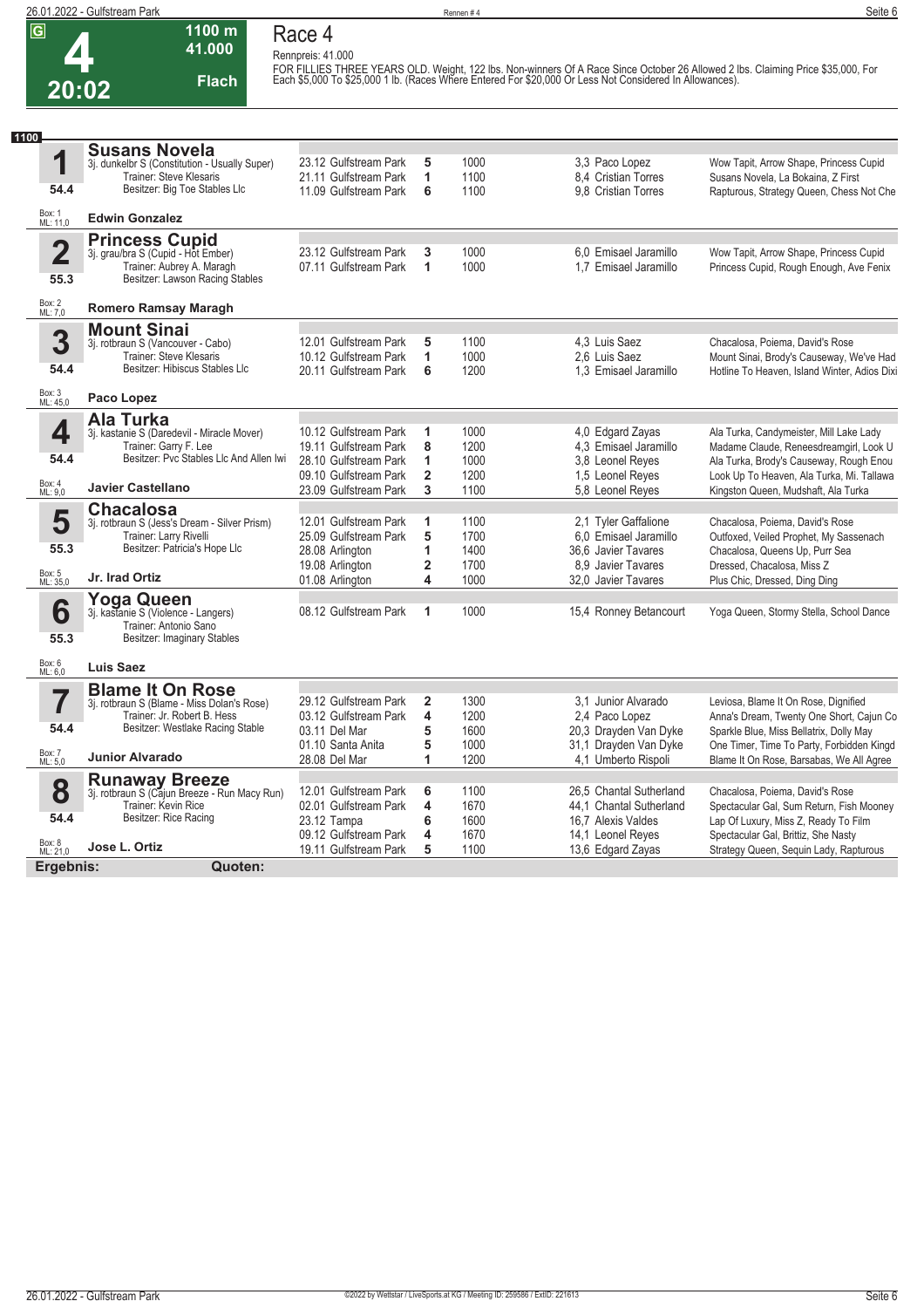**5 20:32**

### **Race 5 Rennpreis: 35.000**

**Flach**

**1500 m 35.000** 

FOR MAIDENS, FILLIES THREE YEARS OLD. Weight, 120 lbs. Claiming Price \$35,000, if for \$30,000, allowed 2 lbs. (If deemed<br>inadvisable to run this race over the turf course, it will be run on the Tapeta Course at One Mile an

| 1500                            |                                                                                                                                      |                                                |                         |              |                                            |                                                                                            |
|---------------------------------|--------------------------------------------------------------------------------------------------------------------------------------|------------------------------------------------|-------------------------|--------------|--------------------------------------------|--------------------------------------------------------------------------------------------|
| 1                               | <b>Spooky Spice</b><br>3j. rotbraun S (Distorted Humor - Ghost Of Sa<br>Trainer: Josie Carroll                                       | 21.11 Woodbine<br>17.10 Woodbine               | 4<br>7                  | 1400<br>1670 | 7,8 Luis Contreras<br>3.2 Gary Boulanger   | Princessofthenorth, Catiche, Menagerie<br>Guileful, Chardonnay, Sister Seagull             |
| 54.4                            | Besitzer: Josie Carroll                                                                                                              | 11.09 Woodbine                                 | 3                       | 1100         | 7,2 Gary Boulanger                         | Aubrieta, Marie Mackay, Spooky Spice                                                       |
| Box: 1<br>ML: 4,0               | Shaun Bridgmohan                                                                                                                     |                                                |                         |              |                                            |                                                                                            |
| $\overline{\mathbf{2}}$<br>54.4 | <b>Countessoflovelace</b><br>3j. kastanie S (Divining Rod - Silver Holiday)<br>Trainer: J. Kent Sweezey<br>Besitzer: Racingwithbruno | 17.12 Gulfstream Park                          | 5                       | 1600         | 26,3 Corey Lanerie                         | Thataint Tooshabby, Arete's Chalice, Chess                                                 |
| Box: 2<br>ML: 9,0               | Corey J. Lanerie                                                                                                                     |                                                |                         |              |                                            |                                                                                            |
|                                 | <b>Linn Pier</b>                                                                                                                     |                                                |                         |              |                                            |                                                                                            |
| 3                               | 3j. dunkelbr S (Summer Front - Sanima)                                                                                               | 17.12 Gulfstream Park                          | 7                       | 1600         | 64,8 Luca Panici                           | Thataint Tooshabby, Arete's Chalice, Chess                                                 |
| 54.4                            | Trainer: lii Joseph C. Catanese<br>Besitzer: Tony Evangelista                                                                        | 21.11 Gulfstream Park<br>06.11 Gulfstream Park | 6<br>9                  | 1100<br>1670 | 12,2 Luca Panici<br>10.1 Keiber Coa        | Susans Novela, La Bokaina, Z First<br>Mamita Linda, Cagua, Splicer                         |
|                                 |                                                                                                                                      | 10.10 Gulfstream Park                          | 8                       | 1100         | 20,2 Keiber Coa                            | Ballyhooly, I Said Hey, Dali's Heart                                                       |
| Box: 3<br>ML: 31,0              | Angel S. Arroyo                                                                                                                      |                                                |                         |              |                                            |                                                                                            |
|                                 | <b>Jaimie's Warrior</b>                                                                                                              |                                                |                         |              |                                            |                                                                                            |
| 4                               | 3j. dunkelbr S (Warrior's Reward - Flying K C)                                                                                       | 05.12 Woodbine                                 | 11                      | 1200         | 15,7 Sahin Civaci                          | Abitibi, Trizzel Trazzel, Proud Speaker                                                    |
|                                 | Trainer: Josie Carroll                                                                                                               | 02.07 Pimlico                                  | 6                       | 1000         | 7,3 Charlie Marquez                        | R B's Star, Thunder Boss, Six O'clock Sarah                                                |
| 54.4                            | Besitzer: Dewberry Thoroughbreds                                                                                                     | 23.05 Pimlico                                  | 6                       | 900          | 6.6 J. Acosta                              | Bandits Warrior, Buy The Best, Cabra Chica                                                 |
| Box: 4<br>ML: 21,0              | Paco Lopez                                                                                                                           |                                                |                         |              |                                            |                                                                                            |
|                                 | <b>Zambak</b>                                                                                                                        |                                                |                         |              |                                            |                                                                                            |
| 5                               | 3j. kastanie S (Kitten's Joy - Senada)                                                                                               | 05.12 Gulfstream Park                          | 6                       | 1600         | 24,7 Romero Maragh                         | Sister Nell, Lady Puchi, Bravo Kitten                                                      |
|                                 | Trainer: Brian A. Lynch                                                                                                              | 20.10 Keeneland                                | 9                       | 1700         | 13.1 Mitchell Murrill                      | Hal's Dream, Gimme Mo Baby, Already Cha                                                    |
| 54.4                            | Besitzer: Lael Stables                                                                                                               |                                                |                         |              |                                            |                                                                                            |
| Box: 5<br>ML: 6,0               | <b>Romero Ramsay Maragh</b>                                                                                                          |                                                |                         |              |                                            |                                                                                            |
|                                 |                                                                                                                                      |                                                |                         |              |                                            |                                                                                            |
| 6                               | <b>Barbara</b>                                                                                                                       | 13.01 Gulfstream Park                          | 4                       | 1670         | 3.6 Chantal Sutherland                     | Quality Control, School Dance, Barbara                                                     |
|                                 | 3j. rotbraun S (Not This Time - Puligny)<br>Trainer: Jorge Delgado                                                                   | 10.12 Gulfstream Park                          | $\overline{\mathbf{2}}$ | 1700         | 7.2 Chantal Sutherland                     | Cascade Park, Barbara, Hard To Ignore                                                      |
| 54.4                            | Besitzer: Heehaw Racing                                                                                                              | 09.10 Gulfstream Park                          | 4                       | 1670         | 4.4 Marcos Meneses                         | Fish Mooney, Blame The Vets, Paintbrush                                                    |
|                                 |                                                                                                                                      | 16.09 Gulfstream Park                          | 3                       | 1500         | ,7 Samy Camacho                            | Flourishing, Yes I'm Spiteful, Barbara                                                     |
| Box: 6<br>ML: 5,0               | Javier Castellano                                                                                                                    | 20.08 Gulfstream Park                          | 6                       | 1500         | 5,6 Samy Camacho                           | Saturday Nite Girl, Castle Born, Kelsey's Sh                                               |
|                                 | <b>Prettykeen</b>                                                                                                                    |                                                |                         |              |                                            |                                                                                            |
|                                 | 3j. rotbraun S (Keen Ice - Pretty Extravagant)                                                                                       | 13.01 Gulfstream Park                          | 6                       | 1670         | 55,9 Romero Maragh                         | Quality Control, School Dance, Barbara                                                     |
| 54.4                            | Trainer: Laura Cazares<br>Besitzer: Inc. Vicino Racing Stables                                                                       | 10.12 Gulfstream Park                          | 5                       | 1700         | 54,9 Corey Lanerie                         | Cascade Park, Barbara, Hard To Ignore                                                      |
|                                 |                                                                                                                                      | 22.10 Gulfstream Park<br>08.10 Gulfstream Park | 10<br>4                 | 1200<br>1400 | 25.1 J.C. Diaz, Jr.<br>5.7 J.C. Diaz, Jr.  | Sequin Lady, Hot Foot Susie, Sheza Spitfire<br>Violent Zap, Chasing Happiness, Luli's Danc |
| Box: 7<br>ML: 21,0              | <b>Leonel Reyes</b>                                                                                                                  |                                                |                         |              |                                            |                                                                                            |
|                                 | Magnolia Road                                                                                                                        |                                                |                         |              |                                            |                                                                                            |
| 8                               | 3j. rotbraun S (Violence - Ainda Melhor)                                                                                             | 02.01 Gulfstream Park                          | 9                       | 1500         | 68,0 Miguel Vasquez                        | Bravo Kitten, Brisky Frolic, American Heroin                                               |
|                                 | Trainer: Antonio Sano                                                                                                                | 28.10 Gulfstream Park                          | 8                       | 1000         | 10,9 Miguel Vasquez                        | Li Li Bear, Hot Peppers, Boo Boo Kitty                                                     |
| 54.4                            | Besitzer: Llc Bonne Chance Farm                                                                                                      | 07.10 Gulfstream Park                          | 4                       | 1670         | 7,6 Miguel Vasquez                         | Palmach, Beechnut Trophy, Five Prizes                                                      |
| Box: 8<br>ML: 16,0              | <b>Junior Alvarado</b>                                                                                                               | 10.09 Gulfstream Park<br>20.08 Gulfstream Park | 3                       | 1500         | 7,0 Edgard Zayas                           | Ocean Safari, Queen Macha, Magnolia Roa<br>Saturday Nite Girl, Castle Born, Kelsey's Sh    |
|                                 |                                                                                                                                      |                                                | 4                       | 1500         | 11,8 Edgard Zayas                          |                                                                                            |
| 9                               | <b>All In Jest</b><br>3j. kastanie S (Mastery - All In Fun)                                                                          | 17.12 Gulfstream Park                          | 6                       | 1600         | 7.5 Javier Castellano                      | Thataint Tooshabby, Arete's Chalice, Chess                                                 |
|                                 | Trainer: Claude R. Mcgaughey lii                                                                                                     | 30.09 Laurel Park                              | 8                       | 1100         | 6,9 Forest Boyce                           | Towser, Preparefortakeoff, Kymmies Chard                                                   |
| 54.4                            | Besitzer: III Stuart S. Janney                                                                                                       |                                                |                         |              |                                            |                                                                                            |
|                                 |                                                                                                                                      |                                                |                         |              |                                            |                                                                                            |
| Box: 9<br>ML: 7,0               | <b>Luis Saez</b>                                                                                                                     |                                                |                         |              |                                            |                                                                                            |
|                                 | <b>Bravo Zulu</b>                                                                                                                    |                                                |                         |              |                                            |                                                                                            |
|                                 | 3j. rotbraun S (Midshipman - Merryvale)<br>Trainer: Garry F. Lee                                                                     | 02.01 Gulfstream Park                          | 10<br>$\overline{7}$    | 1500         | 46.8 Emisael Jaramillo                     | On Alert, Blythe Spirit, Estate                                                            |
| 54.4                            | Besitzer: Four Horsemen's Ranch                                                                                                      | 23.12 Gulfstream Park<br>21.10 Gulfstream Park | 3                       | 1200<br>1100 | 21,1 Emisael Jaramillo<br>4,5 Rajiv Maragh | Kaeko, Bayern To Run, Drifaros<br>Amazing Trip, Arete's Chalice, Bravo Zulu                |
|                                 |                                                                                                                                      | 15.10 Charles Town                             | 1                       | 1300         | 2,3 J. Acosta                              | Bravo Zulu, Valid Velvet, Alexersize                                                       |
| Box: 10<br>ML: 31,0             | <b>Emisael Jaramillo</b>                                                                                                             | 28.09 Pha                                      | 4                       | 1200         | 5,9 J. Acosta                              | Upbyawink, Gunpowder Creek, Artie's Chap                                                   |
|                                 | <b>Freeze The Day</b>                                                                                                                |                                                |                         |              |                                            |                                                                                            |
| 1                               | 3j. grau/bra S (Keen Ice - Flowing)                                                                                                  |                                                |                         |              |                                            |                                                                                            |
|                                 | Trainer: Michael Stidham<br>Besitzer: Niall J. Brennan                                                                               |                                                |                         |              |                                            |                                                                                            |
| 54.4                            |                                                                                                                                      |                                                |                         |              |                                            |                                                                                            |
| Box: 11<br>ML: 16,0             | <b>Miguel Angel Vasquez</b>                                                                                                          |                                                |                         |              |                                            |                                                                                            |
|                                 | <b>Omixochitl</b>                                                                                                                    |                                                |                         |              |                                            |                                                                                            |
|                                 | 3j. kastanie S (More Than Ready - Goodbye Ki                                                                                         | 09.01 Gulfstream Park                          | 8                       | 1200         | 18,1 Leonel Reyes                          | Stellar Ride, Veterans Highway, Customer                                                   |
|                                 | Trainer: Fausto Gutierrez<br>Besitzer: St. George Stable Llc                                                                         |                                                |                         |              |                                            |                                                                                            |
| 54.4                            |                                                                                                                                      |                                                |                         |              |                                            |                                                                                            |
| Box: 12<br>ML: 7,0              | Jose L. Ortiz                                                                                                                        |                                                |                         |              |                                            |                                                                                            |
|                                 |                                                                                                                                      |                                                |                         |              |                                            |                                                                                            |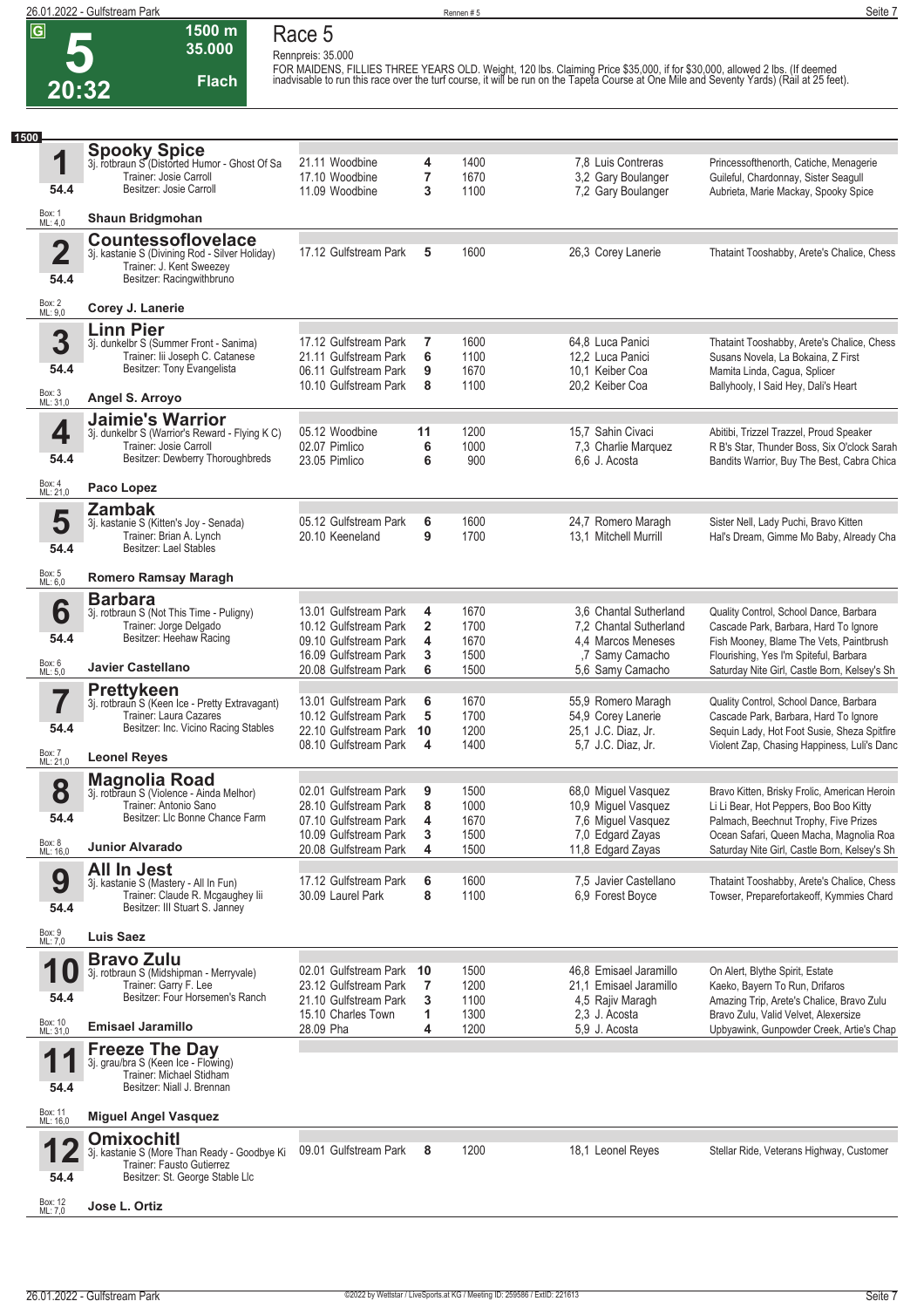**20:32**

#### **1500 m 35.000 Flach Race 5 Rennpreis: 35.000**

FOR MAIDENS, FILLIES THREE YEARS OLD. Weight, 120 lbs. Claiming Price \$35,000, if for \$30,000, allowed 2 lbs. (If deemed<br>inadvisable to run this race over the turf course, it will be run on the Tapeta Course at One Mile an

| 13                 | Radiant Gem<br>3j. dunkelbr S (Summer Front - Radiant Cut)<br>Trainer: Steve Klesaris | 23.12 Gulfstream Park<br>19.11 Agueduct | 1700<br>1700 | 1.8 Luca Panici<br>31,5 Manuel Franco | Cindy's Song, Radiant Gem, Straight To Go<br>Spicer, Hedy Lamarr, Ambitieuse |
|--------------------|---------------------------------------------------------------------------------------|-----------------------------------------|--------------|---------------------------------------|------------------------------------------------------------------------------|
| 54.4               | Besitzer: Hibiscus Stables Llc                                                        | 23.10 Belmont Park                      | 1200         | 8.2 Benjamin Hernandez                | Lia Marina, Always Connected, Brisky Frolic                                  |
| Box: 13<br>ML: 4,0 | Paco Lopez                                                                            | 02.10 Belmont Park                      | 1400         | 5.9 Irad Ortiz, Jr.                   | Caironi, Rosebuq, Radiant Gem                                                |

**Ergebnis: Quoten:**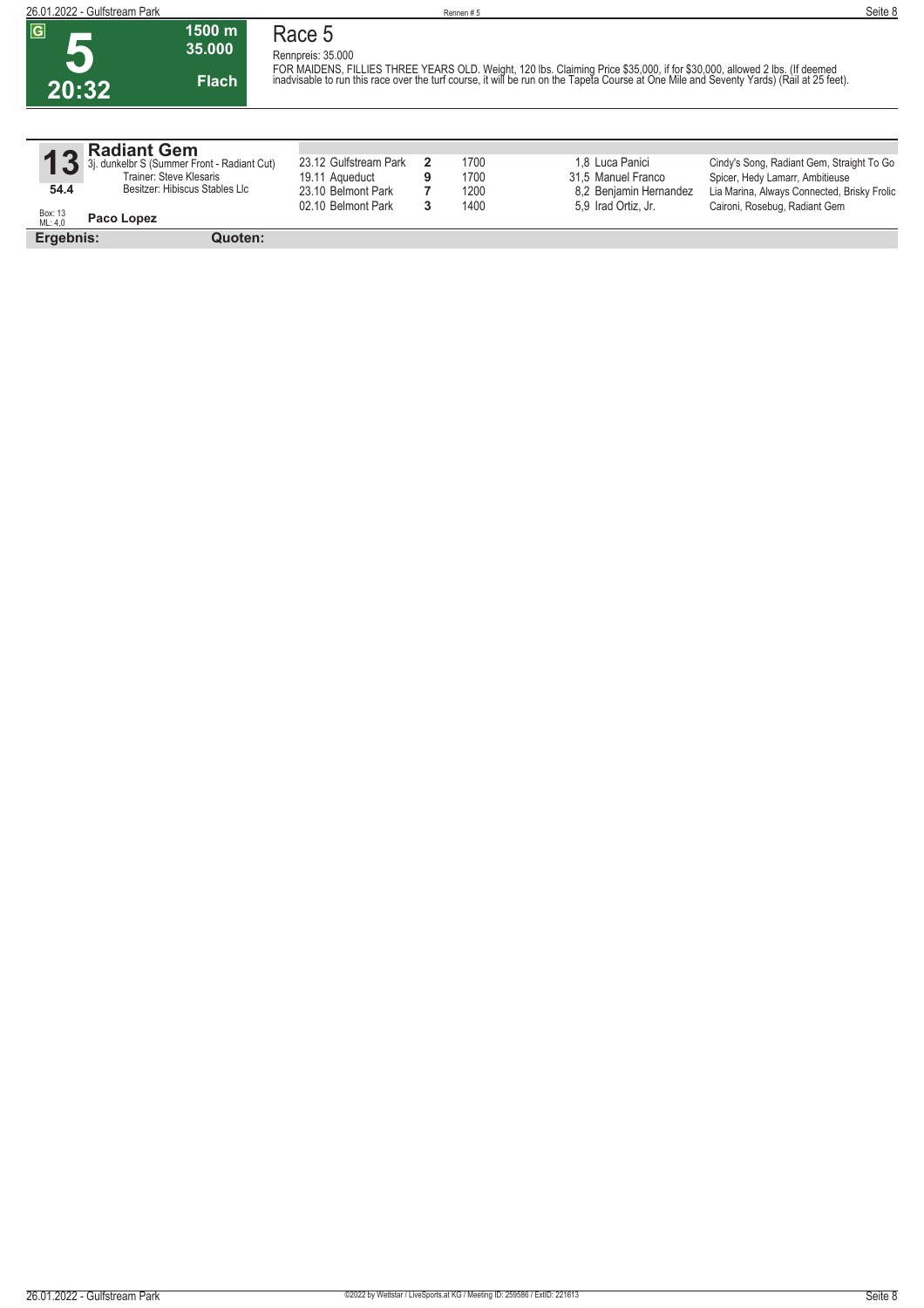**Race 6 Rennpreis: 28.000**



### **28.000 Flach**

**1100 m**

**FOR FILLIES THREE YEARS OLD. Weight, 122 lbs. Non-winners Of A Race Since October 26 Allowed 2 lbs. Claiming Price \$12,500 (Races Where Entered For \$10,000 Or Less Not Considered In Allowances).** 

| 1100                    |                                                                        |                       |                |      |                        |                                              |
|-------------------------|------------------------------------------------------------------------|-----------------------|----------------|------|------------------------|----------------------------------------------|
|                         | I B Nasty                                                              |                       |                |      |                        |                                              |
| 1                       | 3j. kastanie S (Union Jackson - Awesome Rew                            | 14.01 Charles Town    | 9              | 900  | 34,0 Fredy Peltroche   | Jackie The Joker, American Bound, Miss Ce    |
|                         | Trainer: Gregory Viands                                                | 24.11 Charles Town    | 7              | 900  | 12,6 Fredy Peltroche   | Music Mandate, Miss Central, Toy Tiger       |
| 51.3                    | Besitzer: Randolph J. Guill                                            | 20.10 Charles Town    | 1              | 900  | 12,2 Fredy Peltroche   | I B Nasty, Ain't She A Pistol, Miss Midnight |
|                         |                                                                        | 29.09 Charles Town    | 3              | 900  | 10,5 Fredy Peltroche   | Two Step Sally, Midnight Regret, I B Nasty   |
| Box: 1<br>ML: 16,0      | <b>Franklin Calles</b>                                                 | 08.09 Charles Town    | 4              | 900  | 28,9 Fredy Peltroche   | Hannahs Red Ruby, Moody Woman, Two St        |
|                         |                                                                        |                       |                |      |                        |                                              |
| $\overline{\mathbf{2}}$ | <b>Blushing Keylen</b><br>3j. rotbraun S (Mr. Z - Blushing Bird)       | 02.01 Tampa           | 3              | 1200 | 1,0 Samy Camacho       | Speedy Enough, Folk Hero, Blushing Keyle     |
|                         | Trainer: Sharon Boland                                                 | 19.11 Gulfstream Park | 5              | 1200 | 3,6 Angel Arroyo       | Madame Claude, Reneesdreamgirl, Look U       |
| 54.4                    | Besitzer: Jose Maria Gonzalez                                          | 30.09 Gulfstream Park | 5              | 1200 | 5,3 Samy Camacho       | She Nasty, Del Rey Dolly, Candymeister       |
|                         |                                                                        | 04.09 Gulfstream Park | 4              | 1200 | 9.0 Marcos Meneses     | Last Leaf, She's So Beautiful, Queen Camill  |
| Box: 2<br>ML: 9,0       | <b>Leonel Reyes</b>                                                    | 08.08 Gulfstream Park | 3              | 1200 | 25,3 Marcos Meneses    | She's So Beautiful, Cajun Cousin, Blushing   |
|                         | <b>Kingston Queen</b>                                                  |                       |                |      |                        |                                              |
| 3                       | 3j. dunkelbr S (Fast Anna - Tosha)                                     | 19.12 Gulfstream Park | 6              | 1200 | 16,2 Gaddiel Martinez  | Del Rey Dolly, Pearlintherough, Bella Roma   |
|                         | Trainer: Angel M. Rodriguez                                            | 10.12 Gulfstream Park | 4              | 1000 | 14,0 Gaddiel Martinez  | Ala Turka, Candymeister, Mill Lake Lady      |
| 54.4                    | Besitzer: Hugh W. Hayles                                               | 16.10 Gulfstream Park | 5              | 1200 | 11,2 Gaddiel Martinez  | Elisa's Song, Madame Claude, Reneesdrea      |
|                         |                                                                        | 23.09 Gulfstream Park | 1              | 1100 | 3.8 Gaddiel Martinez   | Kingston Queen, Mudshaft, Ala Turka          |
| Box: 3<br>ML: 16,0      | <b>Gaddiel A. Martinez</b>                                             | 03.09 Gulfstream Park | 11             | 1200 | 8.1 Gaddiel Martinez   | Vanishing Faith, Overthebluesky, Shes A Gi   |
|                         |                                                                        |                       |                |      |                        |                                              |
|                         | <b>K</b> Cottee                                                        | 30.12 Gulfstream Park | 1              | 1100 | 3,0 Angel Arroyo       | K Cottee, Uncaptured Faith, Lady Younes      |
| 4                       | 3j. kastanie S (Midshipman - Travel Wish)<br>Trainer: Brian A. Lynch   | 17.08 Finger Lakes    | 4              | 1100 | 5,0 Harry Hernandez    | Midnight Vigilance, The Honorable Ruth, Sh   |
| 55.3                    | Besitzer: Brian A. Lynch                                               |                       |                |      |                        |                                              |
|                         |                                                                        |                       |                |      |                        |                                              |
| Box: 4<br>ML: 9,0       | Angel S. Arroyo                                                        |                       |                |      |                        |                                              |
|                         |                                                                        |                       |                |      |                        |                                              |
| 5                       | <b>Awesome Apeal</b><br>3j. dunkelbr S (Adios Charlie - Blame The Cat) | 26.12 Gulfstream Park | 1              | 1200 | 1,9 Leonel Reyes       | Awesome Apeal, Chasing Joy, Angelic Stor     |
|                         | Trainer: Jr. Robert B. Hess                                            | 18.11 Gulfstream Park | 3              | 1100 | 21.6 Cristian Torres   | Leviosa, R Girl's Werth It, Awesome Apeal    |
| 55.3                    | Besitzer: Jr. And Jeffrey Lambert Robe                                 | 18.09 Gulfstream Park | 2              | 1100 | 1.7 Cristian Torres    | Folk Hero, Awesome Apeal, Current Cause      |
|                         |                                                                        | 29.08 Gulfstream Park | 6              | 1200 | 15,7 Cristian Torres   | Freccia d'Argento, Chess Not Checkers, Nor   |
| Box: 5<br>ML: 6,0       | Paco Lopez                                                             | 25.07 Gulfstream Park | 4              | 1100 | 11,2 Cristian Torres   | Story Told, Chess Not Checkers, Rosy Appl    |
|                         |                                                                        |                       |                |      |                        |                                              |
|                         | <b>Dolce Aprile</b>                                                    | 24.12 Gulfstream Park |                | 1600 | 1.9 Luis Saez          |                                              |
| 6                       | 3j. kastanie S (Tonalist - Electrick Kitty)<br>Trainer: Antonio Sano   |                       | 5<br>5         | 1670 |                        | Science Friction, Miss Beth'el, Numeric      |
| 54.4                    | Besitzer: Cairoli Racing Stable And Ma                                 | 04.11 Gulfstream Park |                |      | 11,3 Miguel Vasquez    | She Nasty, Sum Return, Sneaky Cheeky         |
|                         |                                                                        | 24.09 Gulfstream Park | 1              | 1400 | ,7 Miguel Vasquez      | Dolce Aprile, Splicer, Unbridled Chrome      |
| Box: 6<br>ML: 5,0       | <b>Luis Saez</b>                                                       | 16.09 Gulfstream Park | 4              | 1400 | 2,5 Emisael Jaramillo  | Sum Return, Dolcisima, Paintbrush            |
|                         |                                                                        | 27.08 Gulfstream Park | 4              | 1600 | 1.7 Emisael Jaramillo  | Mollies Hope, Capetown Candy, Straight To    |
|                         | <b>Shez Reckless</b>                                                   |                       |                |      |                        |                                              |
|                         | 3j. kastanie S (Daredevil - Ravin's Rich Girl)                         | 06.11 Hawthorne       | 6              | 1200 | 20,9 Jareth Loveberry  | Purr Sea, Oeuvre, Ghaaleb's Ranger           |
|                         | Trainer: Larry Rivelli                                                 | 27.10 Indiana Downs   | 5              | 1100 | 1,8 Jareth Loveberry   | Royal Rosie, Delightful Breeze, Mi Estrella  |
| 54.4                    | Besitzer: Richard Patricia's Hope Llc A                                | 28.08 Arlington       | 8              | 1400 | 6.1 Pablo Morales      | Chacalosa, Queens Up, Purr Sea               |
| Box: 7<br>ML: 45,0      | Jr. Irad Ortiz                                                         | 25.06 Arlington       | 1              | 1000 | 3,4 Jareth Loveberry   | Shez Reckless, Swoonatra, One Step Ahea      |
|                         |                                                                        |                       |                |      |                        |                                              |
|                         | <b>Brody's Causeway</b>                                                |                       |                |      |                        |                                              |
| 8                       | 3j. dunkelbr S (Brody's Cause - Chick Flick)                           | 23.12 Gulfstream Park | 1              | 1000 | 4,6 Edwin Gonzalez     | Brody's Causeway, La Bokaina, Unconsciou     |
| 55.3                    | Trainer: Mark E. Casse<br>Besitzer: Quintessential Racing Florida      | 10.12 Gulfstream Park | $\overline{2}$ | 1000 | 6.7 Edwin Gonzalez     | Mount Sinai, Brody's Causeway, We've Had     |
|                         |                                                                        | 28.10 Gulfstream Park | 2              | 1000 | 3,0 Cristian Torres    | Ala Turka, Brody's Causeway, Rough Enou      |
|                         |                                                                        | 09.10 Gulfstream Park | 6              | 1670 | 10,7 Cristian Torres   | Fish Mooney, Blame The Vets, Paintbrush      |
| Box: 8<br>ML: 55,0      | <b>Edwin Gonzalez</b>                                                  | 16.09 Gulfstream Park | 5              | 1400 | 3,7 Cristian Torres    | Sum Return, Dolcisima, Paintbrush            |
|                         | Naughtynaughty                                                         |                       |                |      |                        |                                              |
| 9                       | 3j. kastanie S (Fed Biz - Ournaughtyescapade                           | 12.01 Gulfstream Park | 8              | 1100 | 23,8 Javier Castellano | Chacalosa, Poiema, David's Rose              |
|                         | Trainer: Larry Rivelli                                                 | 07.11 Cd              | 6              | 1300 | 4.8 Florent Geroux     | Laura's Charm, Curbs And Cones, Mohayla      |
| 54.4                    | Besitzer: Richard Patricia's Hope Llc A                                | 25.08 Arlington       | 1              | 1100 | ,7 E. Baird            | Naughtynaughty, Simply Complicated, Angi     |
|                         |                                                                        |                       |                |      |                        |                                              |
| Box: 9<br>ML: 7,0       | <b>Victor Lebron</b>                                                   |                       |                |      |                        |                                              |

**Ergebnis: Quoten:**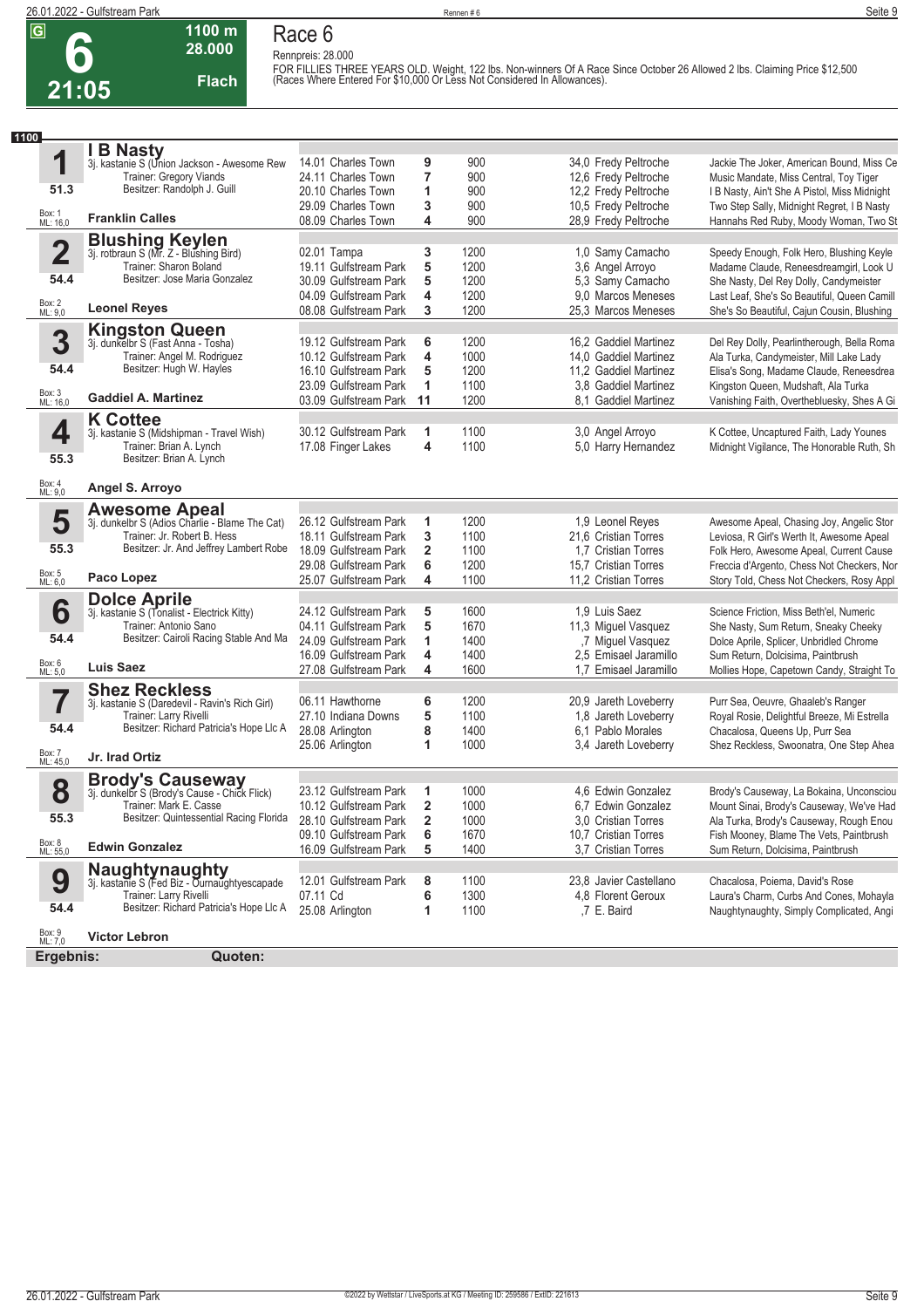

**Race 7**

**Rennpreis: 39.000**

**39.000 Flach**

**1100 m**

FOR FILLIES THREE YEARS OLD WHICH HAVE STARTED FOR A CLAIMING PRICE OF \$35,000 OR LESS AND WHICH HAVE NEVER<br>WON A RACE OTHER THAN MAIDEN OR CLAIMING OR CLAIMING PRICE \$35,000. Weight, 120 lbs. Non-winners Of A Race Since<br>

| 1100                    |                                                                                 |                                                |                              |              |                                       |                                            |
|-------------------------|---------------------------------------------------------------------------------|------------------------------------------------|------------------------------|--------------|---------------------------------------|--------------------------------------------|
|                         | <b>Arrow Shape</b>                                                              |                                                |                              |              |                                       |                                            |
| 1                       | 3j. rotbraun S (Adios Charlie - Abbeville)<br>Trainer: Laura Cazares            | 12.01 Gulfstream Park<br>23.12 Gulfstream Park | 4                            | 1100<br>1000 | 4,1 Leonel Reves                      | Chacalosa, Poiema, David's Rose            |
| 53.5                    | Besitzer: New World Thoroughbreds, In                                           | 11.11 Gulfstream Park                          | $\overline{\mathbf{2}}$<br>4 | 1200         | 5.6 Leonel Reves<br>14,0 Leonel Reves | Wow Tapit, Arrow Shape, Princess Cupid     |
|                         |                                                                                 | 06.05 Gulfstream Park                          | 1                            | 900          |                                       | Muted, Divine Connection, Lara's Lady      |
| Box: 1<br>ML: 4,0       | <b>Leonel Reves</b>                                                             |                                                |                              |              | 1,3 Samy Camacho                      | Arrow Shape, Spirit Wind, Straight To Go   |
|                         | <b>Dignified</b>                                                                |                                                |                              |              |                                       |                                            |
| $\overline{\mathbf{2}}$ | 3j. rotbraun S (Uncaptured - Deposit Only)                                      | 29.12 Gulfstream Park                          | 3                            | 1300         | 4,6 Paco Lopez                        | Leviosa, Blame It On Rose, Dignified       |
|                         | Trainer: Jose Pinchin                                                           | 20.11 Gulfstream Park                          | 1                            | 1200         | 2.2 Paco Lopez                        | Dignified, Pronta, Illogical Love          |
| 54.4                    | Besitzer: Tracy Pinchin                                                         | 24.10 Gulfstream Park                          | 2                            | 1400         | 5.6 Samy Camacho                      | Sweet Laura, Dignified, Chess Not Checker  |
|                         |                                                                                 | 02.10 Gulfstream Park                          | 5                            | 1200         | 10,1 Edgard Zayas                     | Sea Art, Mi Negrita, Full Of Attitude      |
| Box: 2<br>ML: 45,0      | Paco Lopez                                                                      | 09.09 Gulfstream Park                          | 6                            | 1200         | 24,1 Edgard Zayas                     | Divine Connection, Veiled Prophet, Laniake |
|                         | <b>Cajun Cousin</b>                                                             |                                                |                              |              |                                       |                                            |
| 3                       | 3j. grau/bra S (Cajun Breeze - Pop Pop's Hop                                    | 03.12 Gulfstream Park                          | 3                            | 1200         | 5.1 Miquel Vasquez                    | Anna's Dream, Twenty One Short, Cajun Co   |
|                         | <b>Trainer: Michael Yates</b>                                                   | 25.09 Gulfstream Park                          | 7                            | 1700         | 48.5 Jesus Rios                       | Outfoxed, Veiled Prophet, My Sassenach     |
| 53.5                    | Besitzer: Inc. Shadybrook Farm                                                  | 08.08 Gulfstream Park                          | $\overline{2}$               | 1200         | 9.7 Jesus Rios                        | She's So Beautiful, Cajun Cousin, Blushing |
|                         |                                                                                 | 24.07 Gulfstream Park                          | 1                            | 1200         | 2.0 Jesus Rios                        | Cajun Cousin, Greatest Glory, Acaciahelpm  |
| Box: 3<br>ML: 7,0       | <b>Miguel Angel Vasquez</b>                                                     | 03.06 Gulfstream Park                          | 4                            | 900          | 3.5 Romero Maragh                     | Robbing Robin, Lara's Lady, Queen Camilla  |
|                         | Leviosa                                                                         |                                                |                              |              |                                       |                                            |
| 4                       | 3j. rotbraun S (Kantharos - Levetta)                                            | 29.12 Gulfstream Park                          | 1                            | 1300         | 2.0 Luis Saez                         | Leviosa, Blame It On Rose, Dignified       |
|                         | Trainer: Jr. Saffie A. Joseph                                                   | 18.11 Gulfstream Park                          | 1                            | 1100         | ,6 Edgard Zayas                       | Leviosa, R Girl's Werth It, Awesome Apeal  |
| 54.4                    | Besitzer: Llc Stefania Farms                                                    | 04.08 Saratoga                                 | 4                            | 1100         | 1.8 Irad Ortiz, Jr.                   | Take The Backroads, Next Tuesday, Sweet    |
|                         |                                                                                 | 09.07 Gulfstream Park                          | 4                            | 1100         | ,9 Edgard Zayas                       | Volata, Battle Charge, Creative Girl       |
| Box: 4<br>ML: 26,0      | Luis Saez                                                                       |                                                |                              |              |                                       |                                            |
| 5                       | <b>Peachy Weachy</b>                                                            | 21.10 Delaware Park                            |                              | 1200         |                                       |                                            |
|                         | 3j. dunkelbr S (Overanalyze - Congregation)<br>Trainer: Jose Francisco D'Angelo |                                                | 1                            |              | 9,5 Skyler Spanabel                   | Peachy Weachy, Karma Is Golden, Daredev    |
| 53.5                    | Besitzer: Blu Boy Racing Stables Llc                                            |                                                |                              |              |                                       |                                            |
| Box: 5<br>ML: 7,0       | <b>Junior Alvarado</b>                                                          |                                                |                              |              |                                       |                                            |
|                         | Candymeister                                                                    |                                                |                              |              |                                       |                                            |
| 6                       | 3j. dunkelbr S (Bodemeister - Lady Rushmoor                                     | 05.01 Gulfstream Park                          | 6                            | 1200         | 37.2 Franklin Calles                  | Rapturous, Sea Art, Rosy Apple             |
|                         | Trainer: Bernardo Campos                                                        | 10.12 Gulfstream Park                          | $\overline{2}$               | 1000         | 1,3 Emisael Jaramillo                 | Ala Turka, Candymeister, Mill Lake Lady    |
| 53.5                    | Besitzer: Bersalu Farm Inc.                                                     | 17.10 Gulfstream Park                          | 7                            | 1670         | 15.2 Emisael Jaramillo                | She Nasty, Sneaky Cheeky, Ocean Safari     |
|                         |                                                                                 | 30.09 Gulfstream Park                          | 3                            | 1200         | 1.7 Emisael Jaramillo                 | She Nasty, Del Rey Dolly, Candymeister     |
| Box: 6<br>ML: 11,0      | <b>Luca Panici</b>                                                              | 22.08 Gulfstream Park                          | 1                            | 1000         | .8 Emisael Jaramillo                  | Candymeister, Super Fine, Designed To Da   |
| Ergebnis:               | Quoten:                                                                         |                                                |                              |              |                                       |                                            |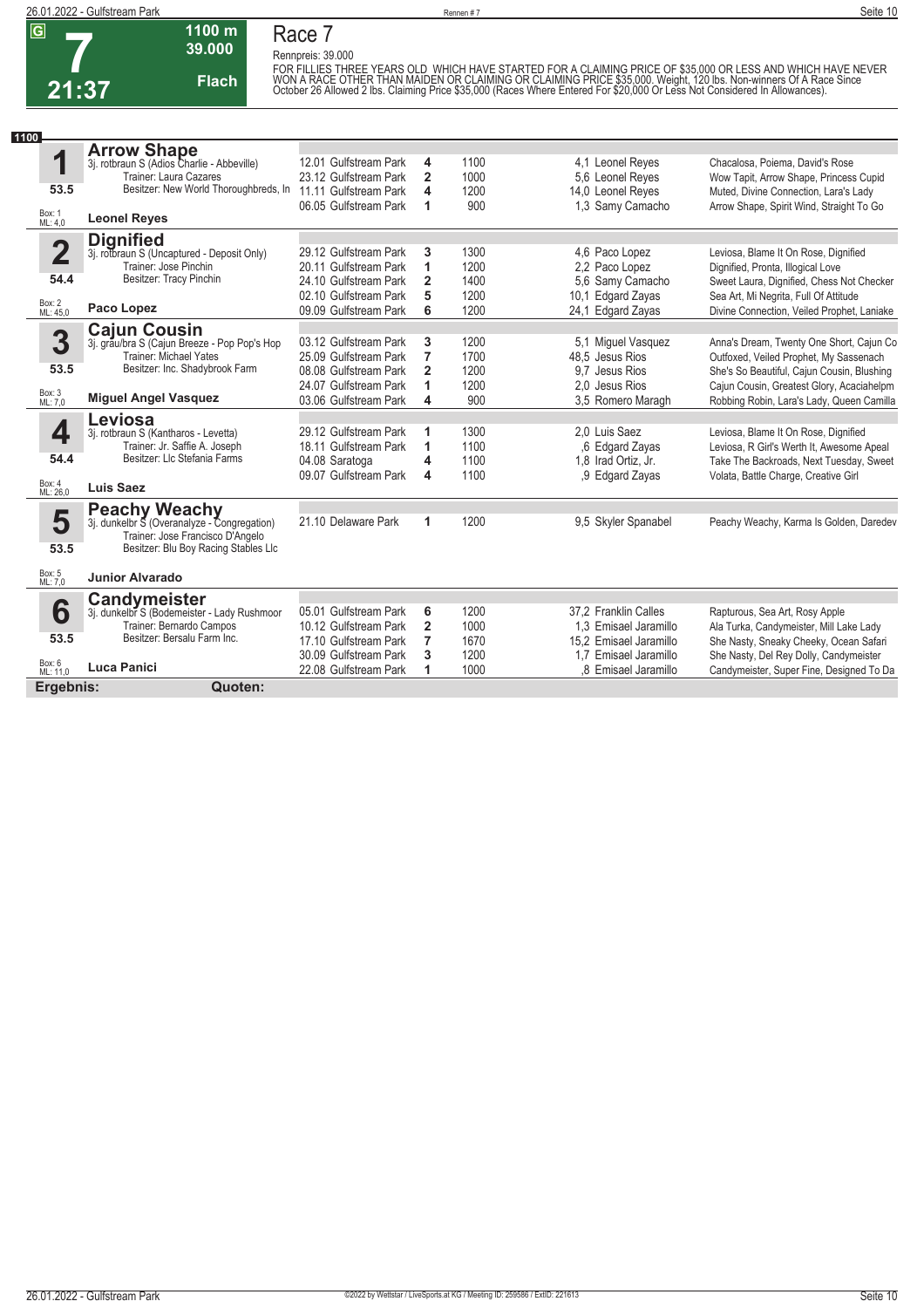

#### **Race 8 Rennpreis: 36.000**

**36.000 Flach**

**1700 m**

FOR FILLIES AND MARES FOUR YEARS OLD AND UPWARD WHICH HAVE NEVER WON TWO RACES. Weight, 122 lbs. Claiming<br>Price \$35,000, For Each \$5,000 To \$25,000 2 lbs. (If deemed inadvisable to run this race over the turf course, it w

| 1700                    |                                                  |                       |                         |      |                        |                                                |
|-------------------------|--------------------------------------------------|-----------------------|-------------------------|------|------------------------|------------------------------------------------|
|                         | <b>Miss Delicious</b>                            |                       |                         |      |                        |                                                |
| 1                       | 4j. rotbraun S (California Chrome - Exchange     | 22.12 Gulfstream Park | 5                       | 1600 | 3.3 Luca Panici        | Madeira Wine, Meet The Beauty, Mia At Mid      |
|                         | Trainer: Michael J. Maker                        | 14.10 Belmont Park    | 6                       | 1600 | 23.5 Jose Ortiz        | Princess Fawzia, Evvie Jets, Messidor          |
| 55.3                    | Besitzer: Michael Dubb                           | 17.09 Belmont Park    | 6                       | 1700 | 19.0 Jose Ortiz        | Trinni Luck, Primacy, Perfect Grace            |
|                         |                                                  | 11.08 Saratoga        | 9                       | 1800 | 10,4 John Velazquez    | Jordan's Leo, Town Avenger, Magisterium        |
| Box: 1<br>ML: 55,0      | Paco Lopez                                       | 17.07 Saratoga        | $\overline{7}$          | 1600 | 9.8 John Velazquez     | Third Draft, Misspell, Magisterium             |
|                         | <b>Silky Warrior</b>                             |                       |                         |      |                        |                                                |
| $\overline{\mathbf{2}}$ | 4j. kastanie S [IE] (Declaration Of War - Silky) | 13.01 Gulfstream Park | 5                       | 2400 | 5,4 Corey Lanerie      | Mezcal, Champagne Ivy, Divine Exchange         |
|                         | Trainer: Jeff A. Hiles                           | 22.10 Keeneland       | 3                       | 1700 | 5,5 Joseph Talamo      | Lucy's Cakes Fly, Dreamful, Silky Warrior      |
| 55.3                    | Besitzer: LIc Rocket Ship Racing                 | 10.10 Keeneland       | 7                       | 1800 | 15.4 Adam Beschizza    | I Hear You, Charges Dropped, Foolery           |
|                         |                                                  | 06.09 Kd              | 1                       | 2100 | 2.8 Colby Hernandez    | Silky Warrior, Bella Conchita, All In A Drea   |
| Box: 2<br>ML: 7,0       | Corey J. Lanerie                                 | 10.08 Cnl             | $\overline{\mathbf{2}}$ | 1800 | 3,5 Colby Hernandez    | Belle Belisa, Silky Warrior (Ire), Pruning     |
|                         | <b>Rosa Star</b>                                 |                       |                         |      |                        |                                                |
| 3                       | 6j. kastanie S (Skipshot - Cedar Island)         | 05.01 Gulfstream Park | 3                       | 1670 | 6,4 Angel Arroyo       | Panotti, Capstone Girl, Rosa Star              |
|                         | Trainer: Herbert Miller                          | 22.12 Gulfstream Park | 9                       | 1670 | 29,8 Edwin Gonzalez    | Flying Black, Katz A Dream, Isla Bonita        |
| 55.3                    | <b>Besitzer: Denise Lammers</b>                  | 20.11 Gulfstream Park | 3                       | 1670 | 5.4 Cristian Torres    | Flying Black, Emirates Affair, Rosa Star       |
|                         |                                                  | 26.09 Gulfstream Park | 6                       | 1600 | 4.0 Cristian Torres    | Short Circuit, Crystal Coast, A Thing Of Bea   |
| Box: 3<br>ML: 11,0      | <b>Jose E. Morelos</b>                           | 28.08 Gulfstream Park | $\overline{2}$          | 1700 | 4.2 Cristian Torres    | Sunshine City, Rosa Star, Short Circuit        |
|                         | <b>Mongolian Mission</b>                         |                       |                         |      |                        |                                                |
| 4                       | 4j. rotbraun S (Noble Mission - Yesenia)         | 22.12 Gulfstream Park | 8                       | 1600 | 4,6 Luis Saez          | Madeira Wine, Meet The Beauty, Mia At Mid      |
|                         | Trainer: Michael J. Maker                        | 31.10 Santa Anita     | 1                       | 1800 | 3.0 Juan Hernandez     | Mongolian Mission, Witch Moon, Momma M         |
| 55.3                    | Besitzer: David Paradise Farms Corp.             | 22.08 Del Mar         | 5                       | 1700 | 10.3 Trevor McCarthy   | Pop Pop's Dream, Quinevere, Badger Kitte       |
|                         |                                                  | 01.08 Del Mar         | 9                       | 1600 | 8.9 Edwin Maldonado    | Shizaam, Quinevere (Ger), Bellize              |
| Box: 4<br>ML: 6,0       | Javier Castellano                                | 06.06 Santa Anita     | 3                       | 1600 | 5.9 Edwin Maldonado    | Cinnte Winnte, Golden Journey, Mongolian       |
|                         | <b>Alpha Babe</b>                                |                       |                         |      |                        |                                                |
| 5                       | 4j. rotbraun S (Malibu Moon - The Now Crowd)     | 19.11 Aqueduct        | 12                      | 1700 | 20,8 Jorge Vargas, Jr. | Gambling Cat, Exotic West, Gabby Squared       |
|                         | Trainer: Jeremiah C. Englehart                   | 30.09 Belmont Park    | $\overline{\mathbf{2}}$ | 1700 | 2,3 Junior Alvarado    | Amortization, Alpha Babe, Princess Pinky       |
| 55.3                    | Besitzer: Joseph Bucci                           | 15.08 Saratoga        | $\overline{\mathbf{2}}$ | 1700 | 6.6 Junior Alvarado    | Mirabell Mei, Alpha Babe, Italian Twin         |
|                         |                                                  | 13.06 Belmont Park    | 1                       | 1600 | 10.1 Manuel Franco     | Alpha Babe, Wicked Happy, Gabby Square         |
| Box: 5<br>ML: 45,0      | <b>Shaun Bridgmohan</b>                          | 13.05 Belmont Park    | 3                       | 1400 | 5.0 Manuel Franco      | Ms Boombastic, Emirates Affair, Alpha Babe     |
|                         | <b>Mia At Midnight</b>                           |                       |                         |      |                        |                                                |
| 6                       | 4j. grau/bra S (Midnight Lute - Crazy Lu)        | 22.12 Gulfstream Park | 3                       | 1600 | 21,9 Angel Arroyo      | Madeira Wine, Meet The Beauty, Mia At Mid      |
|                         | Trainer: Michael K. McDonald                     | 18.11 Woodbine        | 3                       | 1400 | 11.2 Steven Bahen      | Justleaveitalone, Dejas Too, Mia At Midnigh    |
| 55.3                    | Besitzer: McDonald, Michael K. And Do            | 31.10 Woodbine        | 9                       | 1400 | 33.5 Steven Bahen      | Pitching Fast, Glorious Tribute, Ammunition    |
|                         |                                                  | 09.10 Woodbine        | 3                       | 1400 | 18.2 Steven Bahen      | Ostracize, Vespolina, Mia At Midnight          |
| Box: 6<br>ML: 7,0       | Angel S. Arroyo                                  | 06.09 Woodbine        | $\overline{7}$          | 1700 | 9.6 Steven Bahen       | Danger, Endorphin Rush, Justleaveitalone       |
|                         | <b>Raspberry Ballet</b>                          |                       |                         |      |                        |                                                |
| 7                       | 7j. rotbraun S (Backtalk - Oceanic Queen)        | 26.12 Gulfstream Park | 4                       | 1600 | 7.5 Victor Lebron      | Pens Street, Miss Mikaela, Heiressindy         |
|                         | Trainer: Michael Lerman                          | 17.12 Gulfstream Park | 3                       | 1300 | 5.7 Victor Lebron      | Frankie's Girl, Rakasa, Raspberry Ballet       |
| 55.3                    | Besitzer: David S. Romanik                       | 05.11 Gulfstream Park | 4                       | 1600 | 32.3 Victor Lebron     | Crumb Bun, Miss Mikaela, Queen Of God          |
|                         |                                                  | 19.09 Gulfstream Park | 5                       | 1600 | 18,8 Victor Lebron     | Tiz Possible Dear, Papa's Little Girl, Lovelor |
| Box: 7<br>ML: 16,0      | <b>Victor Lebron</b>                             | 22.08 Gulfstream Park | 3                       | 1600 | Victor Lebron          | Let's Be Honest, Papa's Little Girl, Raspberr  |
|                         | <b>Systematic</b>                                |                       |                         |      |                        |                                                |
| 8                       | 4j. rotbraun S (Outwork - Solved)                | 22.12 Gulfstream Park | 4                       | 1600 | 7.7 Emisael Jaramillo  | Madeira Wine, Meet The Beauty, Mia At Mid      |
|                         | Trainer: George Weaver                           | 03.06 Gulfstream Park | 6                       | 1600 | 9,6 Rajiv Maragh       | Smart Spending, Sunshine City, Frankie's G     |
| 53.5                    | Besitzer: Sgv Thoroughbreds                      | 14.05 Belmont Park    | 6                       | 1600 | 3.8 Jose Lezcano       | Hohohoho, Gambling Cat, Lullula                |
|                         |                                                  | 02.04 Gulfstream Park | 1                       | 1700 | 3 Edgard Zayas         | Systematic, Oglala, Chica Boom                 |
| Box: 8<br>ML: 4,0       | Jr. Irad Ortiz                                   | 05.03 Gulfstream Park | $\overline{2}$          | 1600 | 2.5 Luis Saez          | Causingahullbaloo, Systematic, Katiesdrea      |
| Ergebnis:               | Quoten:                                          |                       |                         |      |                        |                                                |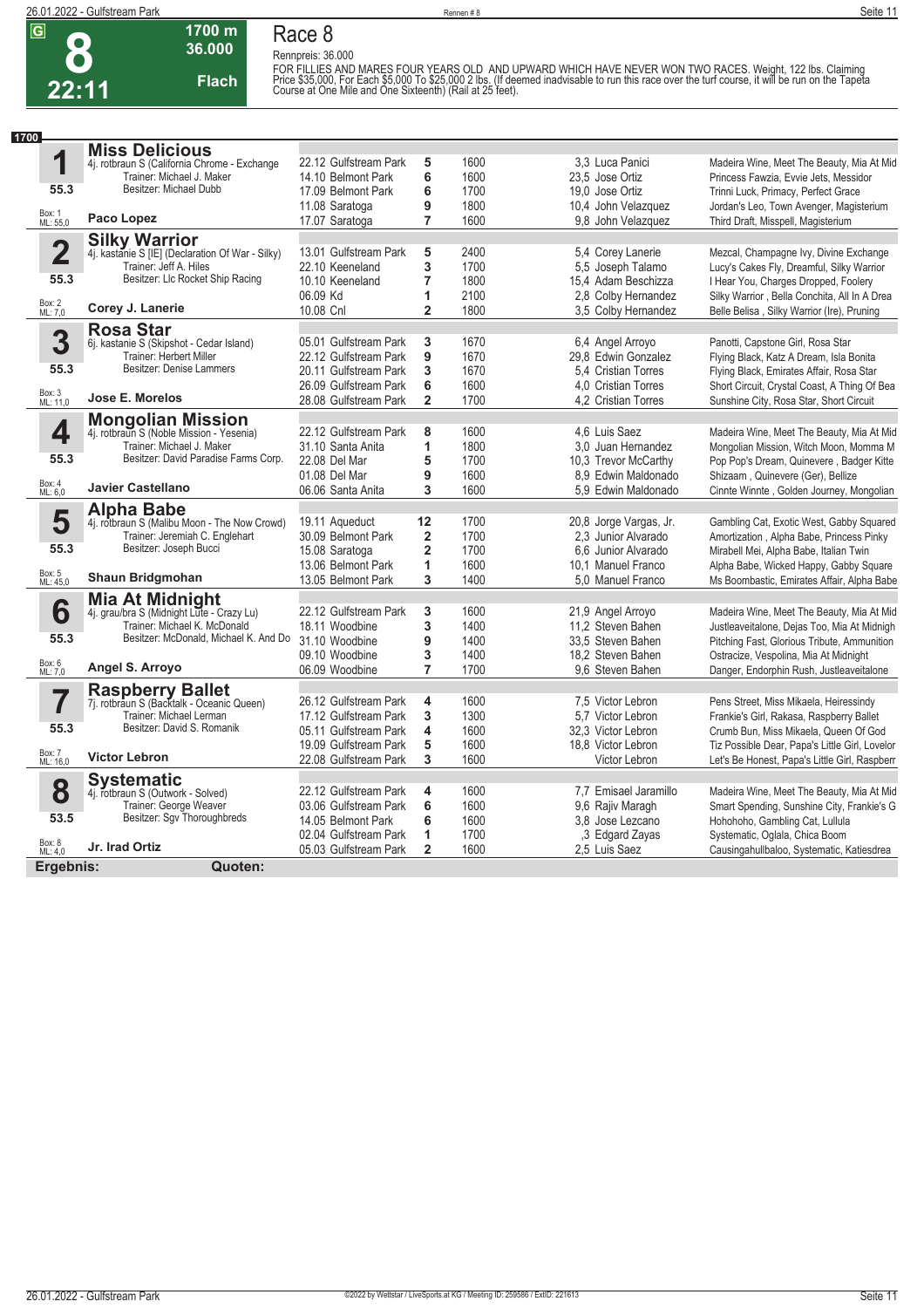

# **Race 9**

**1670 m 24.000** 

**Flach**

**Rennpreis: 24.000 FOR FOUR YEAR OLDS AND UPWARD WHICH HAVE NEVER WON THREE RACES. Weight, 122 lbs. Claiming Price \$12,500, if for \$10,000, allowed 2 lbs.** 

|                         | 66 T 6                                                                   |                                                |                              |              |                                                |                                                                                        |
|-------------------------|--------------------------------------------------------------------------|------------------------------------------------|------------------------------|--------------|------------------------------------------------|----------------------------------------------------------------------------------------|
|                         |                                                                          |                                                |                              |              |                                                |                                                                                        |
| 1670                    |                                                                          |                                                |                              |              |                                                |                                                                                        |
|                         | <b>Papa Honor</b><br>4j. rotbraun W (Honor Code - Fancy Point)           | 29.12 Gulfstream Park                          | 3                            | 1700         | 2,7 Tyler Gaffalione                           | Buffalo Max, Easy Stride, Papa Honor                                                   |
|                         | Trainer: Gustavo Delgado                                                 | 16.12 Gulfstream Park                          | 4                            | 1700         | 10,1 David Boraco                              | Diligent, Chao, Famous Gent                                                            |
| 55.3                    | Besitzer: Llc Ogma Investments                                           | 18.11 Gulfstream Park                          | 4                            | 1670         | 12,0 David Boraco                              | Castagno, Mo Hawk, Outshine                                                            |
|                         |                                                                          | 31.10 Gulfstream Park                          | 4                            | 1670         | 35,2 David Boraco                              | Mr Matuschek, Diligent, Famous Gent                                                    |
| Box: 1<br>ML: 45,0      | Jr. Irad Ortiz                                                           | 01.10 Med                                      | 4                            | 1700         | 15,8 Jorge Panaijo                             | Heza Kitten, Thomond Park, Lion Charmer                                                |
|                         | <b>On The Couch</b>                                                      |                                                |                              |              |                                                |                                                                                        |
| $\overline{\mathbf{2}}$ | 5j. dunkelbr H (Freud - So Long Dearie)                                  | 29.12 Gulfstream Park                          | 4                            | 1700         | 2.8 Luis Saez                                  | Buffalo Max, Easy Stride, Papa Honor                                                   |
|                         | Trainer: Jr. Jorge Duarte<br>Besitzer: Colts Neck Stables Llc            | 18.11 Aqueduct                                 | 8                            | 1200         | 32,2 Luis Rodriguez Castro                     | Dancing Buck, Phantom Smoke, Swashbuc                                                  |
| 55.3                    |                                                                          | 13.06 Belmont Park                             | 8                            | 1200         | 44,5 Benjamin Hernandez                        | Noble Emotion, Three Outlaws, Valmont                                                  |
| Box: 2<br>ML: 5,0       | <b>Luis Saez</b>                                                         | 18.04 Aqueduct<br>03.12 Aqueduct               | 6<br>1                       | 1200<br>1200 | 8.3 Manuel Franco<br>4.9 John Velazquez        | Sanctuary City, Discretionary Marq, Big Pac<br>On The Couch, Danfusi, Rockin Jo        |
|                         | <b>Veloce</b>                                                            |                                                |                              |              |                                                |                                                                                        |
| 3                       | 5j. rotbraun W (Society's Chairman - Expressly                           | 27.11 Woodbine                                 | 3                            | 1800         | 2.2 Luis Contreras                             | Jegos Fire, Souper Cohiba, Veloce                                                      |
|                         | Trainer: Martin Drexler                                                  | 12.11 Woodbine                                 | 2                            | 1700         | 5,1 Luis Contreras                             | Carl G, Veloce, Final Strike                                                           |
| 55.3                    | Besitzer: Bruno Schickedanz                                              | 17.10 Woodbine                                 | 5                            | 1700         | 4.4 Justin Stein                               | Selfmade, Carl G, Souper Cohiba                                                        |
|                         |                                                                          | 01.10 Woodbine                                 | 5                            | 1600         | 13.1 Justin Stein                              | Seguimi, Hyperfocus, Giant Critic                                                      |
| Box: 3<br>ML: 9,0       | Junior Alvarado                                                          | 05.09 Woodbine                                 | $\overline{7}$               | 1700         | 5.2 Justin Stein                               | Tricky Magician, Breaking Alone, Giant Criti                                           |
|                         | <b>Undefiled</b>                                                         |                                                |                              |              |                                                |                                                                                        |
| 4                       | 4j. rotbraun W (Paynter - Lotus Of The Nile)                             | 14.11 Woodbine                                 | 1                            | 1700         | 3,6 Emma-Jayne Wilson                          | Undefiled, Ammunition, Stop The Humbug                                                 |
| 55.3                    | Trainer: Mark E. Casse<br>Besitzer: Quintessential Racing Florida        | 31.10 Woodbine                                 | 1                            | 1700         | 2,7 Emma-Jayne Wilson                          | Undefiled, Suigu Star, Northern Conquest                                               |
|                         |                                                                          | 03.10 Woodbine<br>17.09 Woodbine               | $\overline{\mathbf{r}}$<br>3 | 1700<br>1700 | 3,4 Emma-Jayne Wilson<br>3,7 Emma-Jayne Wilson | Siakam, Grand Gizmo, Northern Conquest<br>St. Paddy's Daddy, I Have Hope, Undefiled    |
| Box: 4<br>ML: 11,0      | <b>Emma-Jayne Wilson</b>                                                 | 23.07 Woodbine                                 | $\overline{7}$               | 1700         | 9,1 Emma-Jayne Wilson                          | Birchmount Rd, Paperback Hero, St. Paddy'                                              |
|                         | General                                                                  |                                                |                              |              |                                                |                                                                                        |
| 5                       | 8j. dunkelbr W (High Cotton - Therecomeskitty                            | 22.12 Tampa                                    | 6                            | 1700         | 58,7 Jose Ferrer                               | Unleveraged, Marv's Magic, Saucy Derek                                                 |
|                         | Trainer: Sandra L. Slivka                                                | 16.06 Delaware Park                            | 6                            | 1600         | 7,7 Carol Cedeno                               | Runner Runner Indy, Maynooth, Korczak                                                  |
| 54.4                    | Besitzer: Linda Krueger                                                  | 11.05 Parx Racing                              | 6                            | 1670         | 22,6 Jorge Gonzalez                            | Superhighway, Green Growth, Knokke By T                                                |
|                         |                                                                          | 26.04 Parx Racing                              | 6                            | 1700         | 5,7 Ruben Silvera                              | Heart Of A Dreamer, Superhighway, Knokke                                               |
| Box: 5<br>ML: 31,0      | Jesus M. Rios                                                            | 06.04 Parx Racing                              | 1                            | 1600         | 2.6 Ruben Silvera                              | General, Richie Goes Global, Rodeo Red                                                 |
|                         | <b>Prospect Project</b>                                                  |                                                |                              |              |                                                |                                                                                        |
| 6                       | 5j. dunkelbr W (Awesome Again - Private Esta                             | 04.11 Gulfstream Park                          | 6                            | 1600         | 6.9 Jonathan Gonzales                          | Kiger, Strong Ending, Samaronti                                                        |
|                         | Trainer: Luis Duco<br>Besitzer: Luis Duco Stables Inc.                   | 02.10 Gulfstream Park                          | 6                            | 1600         | 8.6 Marcos Meneses                             | Here Comes Bullet, Samaronti, Kiger                                                    |
| 55.3                    |                                                                          | 11.09 Gulfstream Park                          | 4                            | 1600         | 16,6 Luca Panici                               | Bold Envoy, Guaco, Nimble Beast                                                        |
| Box: 6<br>ML: 31,0      | <b>David Boraco</b>                                                      | 15.08 Gulfstream Park<br>18.07 Gulfstream Park | 6<br>9                       | 1600<br>1600 | 16,4 Hector Berrios<br>14,8 Hector Berrios     | Alastor, Guaco, Fitz's Mo                                                              |
|                         |                                                                          |                                                |                              |              |                                                | Ranger Up, Uncaptured King, Nimble Beast                                               |
|                         | <b>Ocean Ride</b><br>4j. rotbraun H (Candy Ride - Miss Patricia)         | 03.12 Gulfstream Park                          | 1                            | 1670         | 1,1 Tyler Gaffalione                           | Ocean Ride, Small Reason, Gonna Be Epic                                                |
|                         | Trainer: Gustavo Delgado                                                 | 30.10 Gulfstream Park                          | 6                            | 1700         | 1.9 Cristian Torres                            | Montana Man, Man On The Moon, Majority                                                 |
| 55.3                    | Besitzer: Top Racing Llc                                                 | 07.10 Gulfstream Park                          | 2                            | 1670         | 2,6 Cristian Torres                            | Famous Gent, Ocean Ride, Exponential                                                   |
|                         |                                                                          | 19.09 Gulfstream Park                          | 7                            | 1600         | 3.5 Cristian Torres                            | Create Again, Mo Hawk, Magic Eclipse                                                   |
| Box: 7<br>ML: 55,0      | Jose L. Ortiz                                                            | 21.05 Gulfstream Park                          | 3                            | 1600         | 12,8 Cristian Torres                           | Twelve Volt Man, Dropped Anchor, Ocean                                                 |
| $\mathbf Q$             | <b>Not So Easy</b>                                                       |                                                |                              |              |                                                |                                                                                        |
| $\mathbf O$             | 5j. rotbraun W (Munnings - Ruff)                                         | 16.12 Gulfstream Park                          |                              | 1670         | 9,0 Miguel Vasquez                             | Not So Easy, Astroturf, Sweeney's Cat                                                  |
| 55.3                    | Trainer: Kathleen O'Connell<br>Besitzer: Robert Spiegel                  | 28.10 Gulfstream Park                          | 5                            | 1700         | 3,8 Miguel Vasquez                             | Finding Mischief, Exponential, Skywalking                                              |
|                         |                                                                          | 14.10 Gulfstream Park                          | 2                            | 1670         | 6,5 Miguel Vasquez                             | Grrr, Not So Easy, Suleman                                                             |
| Box: 8<br>ML: 9,0       | <b>Miguel Angel Vasquez</b>                                              | 25.09 Gulfstream Park<br>04.09 Gulfstream Park | 3<br>8                       | 1600<br>1600 | 20,8 Miguel Vasquez<br>10,9 Chantal Sutherland | Joe Benjamin, Majority Rules, Not So Easy<br>Shanghai Ronnie, Emoji Guy, Brett's World |
|                         |                                                                          |                                                |                              |              |                                                |                                                                                        |
| 9                       | <b>Resident Liberal</b><br>6j. dunkelbr W (Two Step Salsa - Holidaysatth | 29.12 Gulfstream Park                          | 7                            | 1700         | 10,6 Julien Leparoux                           | Buffalo Max, Easy Stride, Papa Honor                                                   |
|                         | Trainer: Mary E. Eppler                                                  | 05.12 Gulfstream Park                          | 3                            | 1670         | 13,3 Edwin Gonzalez                            | Marisa's Mission, Easy Stride, Resident Libe                                           |
| 54.4                    | Besitzer: Llc Flying Pheasant Farm                                       | 03.10 Laurel Park                              | 4                            | 1800         | 6.6 Horacio Karamanos                          | Toe Curlin' Kiss, Coral Legacy, Yowza Yowz                                             |

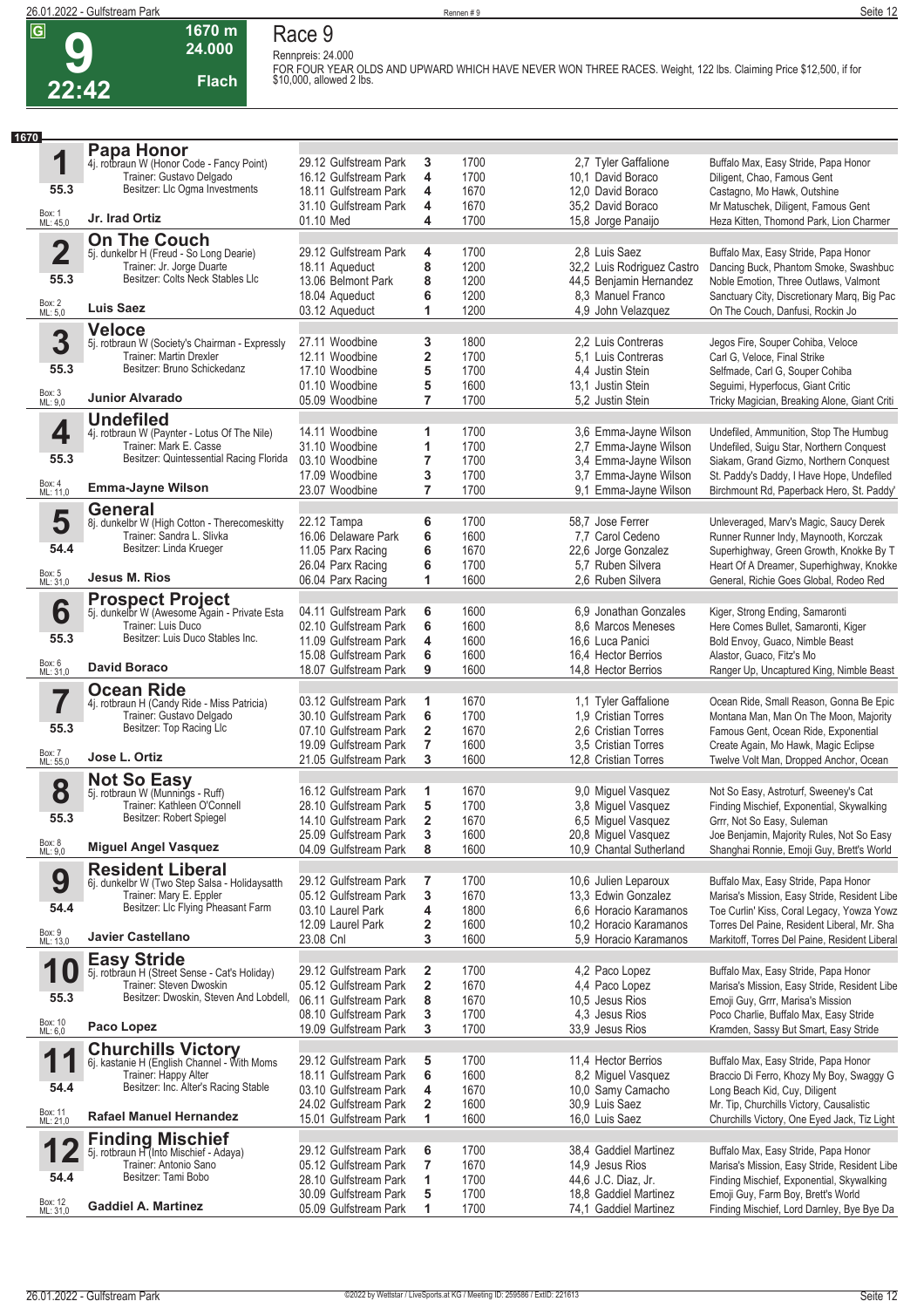**22:42**

**Race 9 Rennpreis: 24.000**

**1670 m 24.000** 

**Flach**

**FOR FOUR YEAR OLDS AND UPWARD WHICH HAVE NEVER WON THREE RACES. Weight, 122 lbs. Claiming Price \$12,500, if for \$10,000, allowed 2 lbs.** 

| G                   | <b>Race Craft</b>                                                           |                       |   |      |                         |                                            |
|---------------------|-----------------------------------------------------------------------------|-----------------------|---|------|-------------------------|--------------------------------------------|
| 13                  | 4j. rotbraun W (Street Sense - Cheeky Charm)                                | 28.12 Parx Racing     | 4 | 1600 | 34.3 Silvestre Gonzalez | Maybe After Later, Lease, One Nation       |
|                     | Trainer: Ronald B. Abrams                                                   | 22.11 Parx Racing     | 8 | 1400 | 10.0 Nik Juarez         | Pategory One, Judicial Mandate, Charlies S |
| 55.3                | Besitzer: Abrams, Ronald B., Abrams,                                        | 28.10 Belmont Park    |   | 1300 | 18.1 Nik Juarez         | Charlie Five O, Glory Road, Power Up Payn  |
|                     |                                                                             | 04.10 Parx Racing     | 3 | 1400 | 3.7 Paco Lopez          | Lavery, Danzafied, Race Craft              |
| Box: 13<br>ML: 13,0 | <b>Shaun Bridgmohan</b>                                                     | 10.09 Monmouth Park   |   | 1200 | 5.7 Nik Juarez          | Race Craft, Basso, Crea's Bklyn Law        |
|                     | <b>Stanford</b>                                                             |                       |   |      |                         |                                            |
|                     |                                                                             | 16.12 Gulfstream Park | 6 | 1700 | 2.8 Luis Saez           | Diligent, Chao, Famous Gent                |
|                     | 5j. kastanie H [IE] (Zoffany - Almost Always)<br>Trainer: Cesar J. Figueroa | 15.10 Belmont Park    |   | 1700 | 5.8 Luis Saez           | Blue Lou Boyle, Mr. Vincent, La Hara (Ire) |
| 55.3                | Besitzer: Juano's Racing                                                    | 13.08 Saratoga        | 5 | 1700 | 9.5 Irad Ortiz. Jr.     | Price Talk, Summer To Remember, Malthae    |
|                     |                                                                             | 11.06 Arlington       |   | 1700 | 3.8 Jareth Loveberry    | Sniper Kitten, My Bariley, Cammack         |
| Box: 14<br>ML: 11.0 | Nicky Figueroa                                                              | 21.05 Arlington       | 5 | 1600 | 2.2 Pablo Morales       | Krewe Chief, Sniper Kitten, War Chest      |
| Ergebnis:           | Quoten:                                                                     |                       |   |      |                         |                                            |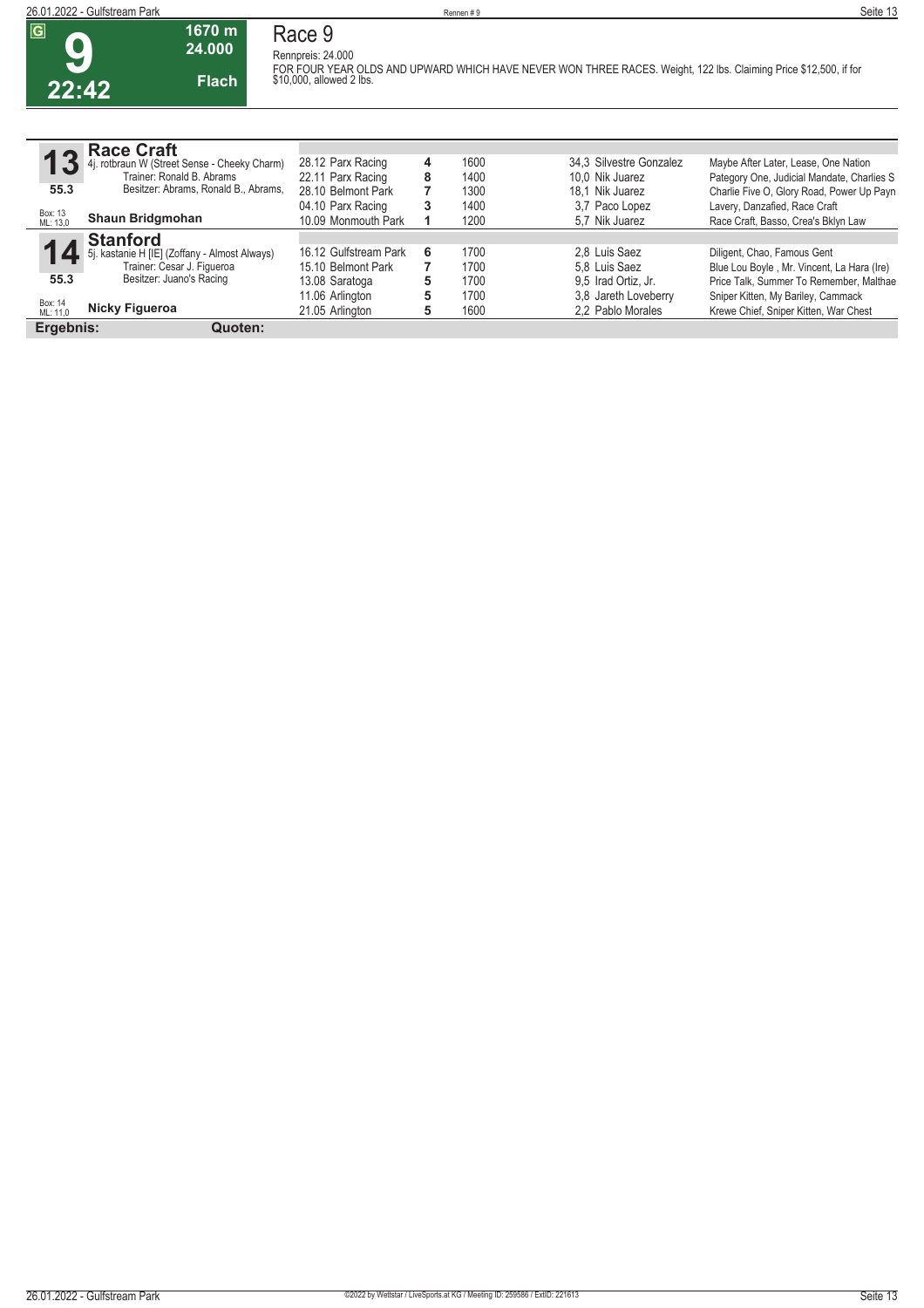$\overline{G}$ 

**23:30**

# **Simulcast from San Isidro Argentina**

**Rennpreis: 3.736**

**3.736 Flach**

**1200 m**

**SIMULCAST from San Isidro, Argentina Race #10. To Wager Please ask for Gulfstream Race #10. Maiden, Open, 6 & 7 yo's, Dist. 1200 meters.** 

| 1200                |                                                                                     |                      |                         |              |                                                |                                                                                            |
|---------------------|-------------------------------------------------------------------------------------|----------------------|-------------------------|--------------|------------------------------------------------|--------------------------------------------------------------------------------------------|
|                     | <b>Sub Twenty</b>                                                                   |                      |                         |              |                                                |                                                                                            |
| 1                   | 6j. dunkelbr H [AR] (Emperor Richard - Subwa                                        | 13.11 Ros            | $\overline{2}$          | 1300         | Carlos Saucedo                                 | Manu On Fire, Sub Twenty (Arg), Mr Ciro (                                                  |
|                     | Trainer: Ceferino Balenzuela                                                        | 30.10 Ros            | $\mathbf 2$             | 1400         | 1,6 Axel Alfonso                               | Antico, Makenense (Arg), Sub Twenty (Arg)                                                  |
| 57.2                | Besitzer: Mis 4 Reinas (R*)                                                         | 11.10 Har            | 12                      | 1600         | 45,5 Eduardo Ortega                            | Desde El Tablon, Amtum Lef (Arg), Atracuo                                                  |
|                     |                                                                                     | 22.09 Si             | 9                       | 1400         | 7,8 Fabricio Barroso                           | Riddler, Pototeo (Arg), Benicio Prince (Arg)                                               |
| Box: 1<br>ML: 13,0  | Rodrigo I. Cunz                                                                     | 20.08 Si             | 5                       | 1400         | 9,7 Jose Espinoza                              | Splendid Planet, Senor Patito (Arg), Mate D                                                |
|                     | <b>Talarico</b>                                                                     |                      |                         |              |                                                |                                                                                            |
| $\overline{2}$      | 6j. dunkelbr H [AR] (Freud - Talentosa Linda)                                       | 18.01 Lp             | 3                       | 1200         | 6.2 Carlos Cabrera                             | Bio Infame, Lynda Causa (Arg), Talarico (A                                                 |
|                     | Trainer: Jose A. Ionadi                                                             | 29.12 Si             | 14                      | 1400         | 15,2 Carlos Cabrera                            | Pokemon Ex Go, Seyton (Arg), El Chamuy                                                     |
| 57.2                | Besitzer: Stud Don Diego                                                            | 08.12 Si             | 5                       | 1400         | 16,4 Carlos Cabrera                            | Seattle Vin, Notable King (Arg), El Chamuy                                                 |
|                     |                                                                                     | 04.11 Si             | 5                       | 1100         | 9.1 Carlos Cabrera                             | Peludo Cat, Rudecindo (Arg), Adelpho (Arg                                                  |
| Box: 2<br>ML: 7,0   | Carlos V. Cabrera                                                                   | 13.10 Si             | 5                       | 1100         | 6,5 Eduardo Ortega                             | Morritos Freude, El Patalarga (Arg), Musy                                                  |
|                     | <b>Bombon Chuck</b>                                                                 |                      |                         |              |                                                |                                                                                            |
| 3                   | 6j. rotbraun H [AR] (Grand Berry - Bombon Sa                                        | 17.01 Har            | 13                      | 1400         | 59,6 Espinola Coronel                          | Aazif, Flesh Confite (Arg), Doctor De Ley (A                                               |
|                     | Trainer: Raul Agustin Arredondo                                                     | 05.01 Si             | 6                       | 1100         | 41,5 Espinola Coronel                          | King Curl, Morrgan (Arg), Yuyo Verde (Arg)                                                 |
| 57.2                | Besitzer: S.J.                                                                      | 15.11 Har            | 13                      | 1100         | 56,3 Rodrigo Bascuã An                         | Nacho Greely, Samurall (Arg), Sol De Invier                                                |
|                     |                                                                                     | 27.10 Si             | $\overline{\mathbf{4}}$ | 1200         | 53,5 Rodrigo Bascunan                          | Gran Sabayon, Yuyo Verde (Arg), Prosecc                                                    |
| Box: 3<br>ML: 51,0  | Abel Lujan Jose Giorgis                                                             | 08.10 Si             | 8                       | 1600         | 91,0 Cesar Cuellar                             | Amor En Niza, Sorrel (Arg), Mistico Joy (Ar                                                |
|                     | <b>Most Basko</b>                                                                   |                      |                         |              |                                                |                                                                                            |
| 4                   | 6j. dunkelbr H [AR] (Most Improved - Baska Cl                                       | 30.08 Har            | 8                       | 1800         | 31,2 Juan Noriega                              | In Love, Ultimado (Arg), Clet Van (Arg)                                                    |
|                     | Trainer: Carlos Martin Massart                                                      |                      |                         |              |                                                |                                                                                            |
| 57.2                | Besitzer: N Y R                                                                     |                      |                         |              |                                                |                                                                                            |
|                     |                                                                                     |                      |                         |              |                                                |                                                                                            |
| Box: 4<br>ML: 16,0  | Sergio Antonio Piliero                                                              |                      |                         |              |                                                |                                                                                            |
|                     | <b>Super Ti</b>                                                                     |                      |                         |              |                                                |                                                                                            |
| 5                   | 7j. dunkelbr H [AR] (Super Bowl - Pienso En Ti                                      | 28.12 Lp             | 3                       | 1000         | 28,5 Luciano Paredes                           | Great Honesty, Quijotero (Arg), Super Ti (A                                                |
|                     | Trainer: Bautista Fernandez                                                         | 14.12 Lp             | 5                       | 1000         | 41.9 Luciano Paredes                           | Moon Hero, The Attack (Arg), Bio Infame (A                                                 |
| 54.9                | Besitzer: La Erminia                                                                | 28.11 Lp             | 4                       | 1100         | 5.4 Luciano Paredes                            | Michelu, Giuseppe Meazza (Arg), Elnuevos                                                   |
|                     |                                                                                     | 16.11 Lp             | 4                       | 1000         | 93,8 Luciano Paredes                           | El Buen Olor, Bio Infame (Arg), Moon Hero                                                  |
| Box: 5<br>ML: 9,0   | Romina Villegas Del Valle                                                           | 23.09 Har            | $\overline{7}$          | 1000         | 165,9 Luciano Paredes                          | Beauty And The Beast (Ar, Sessa (Arg), Be                                                  |
|                     |                                                                                     |                      |                         |              |                                                |                                                                                            |
| 6                   | <b>Tin Catcher</b><br>6j. dunkelbr H [AR] (Mister Tin - Polar Catcher)              | 18.12 Si             | 5                       | 1200         | 21,2 Roberto Alzamendi                         | Prosecco, Red Autentico (Arg), Claro Que                                                   |
|                     | Trainer: Hugo Daniel Quinteros                                                      | 10.02 Si             | 8                       | 1200         | 30,0 Ramiro Barrueco                           | Tamayo Azteca, Red Autentico (Arg), Discr                                                  |
| 57.2                | Besitzer: Los Galgueros                                                             | 04.03 Si             | 14                      | 1400         | 50,4 Geronimo Garcia                           | Jet Recit, Don Jupiter (Arg), El Farmacolog                                                |
|                     |                                                                                     | 07.02 Si             | 7                       | 1100         | 21,4 Geronimo Garcia                           | Coubert, El Adecuado (Arg), Gaudentius (A                                                  |
| Box: 6<br>ML: 21,0  | <b>Ramiro Rodolfo Barrueco</b>                                                      | 24.01 Si             | 4                       | 1200         | 12,9 Geronimo Garcia                           | Estribando, Prosecco (Arg), El Kpo (Arg)                                                   |
|                     |                                                                                     |                      |                         |              |                                                |                                                                                            |
|                     | <b>Red Autentico</b>                                                                |                      |                         |              |                                                |                                                                                            |
| 7                   | 6j. dunkelbr H [AR] (Red Diamond - Potri Cors<br>Trainer: Juan Guillermo Flores     | 05.01 Si             | 5                       | 1100         | 8,6 Leandro Galdeano                           | King Curl, Morrgan (Arg), Yuyo Verde (Arg)                                                 |
| 57.2                | Besitzer: Lucia Y Maria                                                             | 18.12 Si<br>04.11 Si | $\overline{\mathbf{2}}$ | 1200<br>1100 | 6,1 Francisco Lavigna<br>14,0 Leandro Galdeano | Prosecco, Red Autentico (Arg), Claro Que                                                   |
|                     |                                                                                     | 13.10 Si             | 6<br>5                  | 1100         | 58,1 Romina Villegas                           | Peludo Cat, Rudecindo (Arg), Adelpho (Arg)                                                 |
| Box: 7              | Leandro D. Galdeano                                                                 | 16.09 Lp             | 9                       | 1000         | 43,9 Romina Villegas                           | Es Un Delirio, Truekito (Arg), Peludo Cat (A<br>Don Giorgio, Morritos Freude (Arg), Que Va |
| ML: 11,0            |                                                                                     |                      |                         |              |                                                |                                                                                            |
|                     | <b>Perico Star</b>                                                                  |                      |                         |              |                                                |                                                                                            |
| 8                   | 6j. dunkelbr H [AR] (Star Runner - La Vicu)<br>Trainer: Silvio R. Loyola            |                      |                         |              |                                                |                                                                                            |
| 57.2                | Besitzer: Raso (R.IV)                                                               |                      |                         |              |                                                |                                                                                            |
|                     |                                                                                     |                      |                         |              |                                                |                                                                                            |
| Box: 8<br>ML: 16,0  | <b>Gullo Carlos S. Perez</b>                                                        |                      |                         |              |                                                |                                                                                            |
|                     |                                                                                     |                      |                         |              |                                                |                                                                                            |
|                     | <b>Claro Que Si</b>                                                                 | 18.12 Si             |                         | 1200         | 7.3 Alexis Castro                              | Prosecco, Red Autentico (Arg), Claro Que                                                   |
| 9                   | 6j. dunkelbr H [AR] (Claro Oscuro - Rimpante<br>Trainer: Ramon Angel Gonzalez       | 17.01 Si             | 3<br>9                  | 1000         | 69.9 Jose Sanchez                              | Most Latino, Nestor Vive (Arg), Forty Paton                                                |
| 57.2                | Besitzer: Los Locos (Gguay)                                                         | 25.11 Si             | 9                       | 1000         | 24,5 Goncalves Fernandes                       | Western Berry, Claro Veloz (Arg), Taquito T                                                |
|                     |                                                                                     | 14.10 Har            | 13                      | 1000         | 37.0 Goncalves Fernandes                       | Terme, Sortija Wont (Arg), Dinero Cash (Ar                                                 |
| Box: 9<br>ML: 5,0   | <b>Alexis Gaston Castro</b>                                                         |                      |                         |              |                                                |                                                                                            |
|                     |                                                                                     |                      |                         |              |                                                |                                                                                            |
| 1                   | <b>Optimus Stai</b>                                                                 | 22.12 Si             | 6                       | 1200         | 58,2 Jose Sanchez                              | Coronado All, Rudecindo (Arg), Beccus (Ar                                                  |
|                     | 7j. dunkelbr H [AR] (Tetelestai - Dona Storm)<br>Trainer: Leonardo Americo Chaparro | 13.10 Si             | 10                      | 1100         | 181.9 Leandro Galdeano                         |                                                                                            |
| 54.9                | Besitzer: El Chaparron                                                              | 06.09 Har            |                         | 1000         | 166,5 Leandro Galdeano                         | Morritos Freude, El Patalarga (Arg), Musy                                                  |
|                     |                                                                                     | 25.08 Si             | 11<br>9                 | 1100         | 60,9 Leonardo Chaparro                         | Black Party, Equal Trump (Arg), Quijote Joy<br>El Moreno Baila, Yuyo Verde (Arg), Capiteli |
| Box: 10<br>ML: 51,0 | Jose M. Sanchez                                                                     | 02.04 Si             | 9                       | 1100         | 71,8 Leonardo Chaparro                         | Gamboa, Rayo Letal (Arg), Tubrak Nov (Ar                                                   |
|                     |                                                                                     |                      |                         |              |                                                |                                                                                            |
|                     | <b>Guante De Oro</b>                                                                |                      |                         |              |                                                |                                                                                            |
| 1                   | 6j. dunkelbr H [AR] (Knockout - Find Me Gold)<br>Trainer: Gaston C. Rodriguez       | 04.01 Lp<br>17.08 Si | 9<br>8                  | 1200<br>1600 | 6,7 Ruben Tarragona<br>126,6 Jose Leonardo     | Colorete Ness, Tom Prince (Arg), Lynda Ca                                                  |
| 57.2                | Besitzer: El Gaucho                                                                 |                      | 12                      | 1400         |                                                | Pachorra Prize, Endosamelo (Arg), Ivee (Ar                                                 |
|                     |                                                                                     | 09.07 Si<br>23.06 Si | 8                       | 1400         | 99.7 Jose Leonardo<br>28.1 Pablo Carrizo       | Esnol Tander, Caloventor (Arg), Optium Se<br>Mr. Dynamite, Caloventor (Arg), Lupo Man      |
| Box: 11<br>ML: 31,0 | Ruben D. Tarragona                                                                  |                      |                         |              |                                                |                                                                                            |
|                     |                                                                                     |                      |                         |              |                                                |                                                                                            |
|                     | <b>Capitelio</b>                                                                    |                      |                         |              |                                                |                                                                                            |
|                     | 7j. kastanie H [AR] (True Cause - Cotta)<br>Trainer: Omar Fernando Labanca          | 20.12 Har            | 4                       | 1200         | 3.4 Alexis Castro                              | Bourgess, Agus Slam (Arg), J Be Zayat (Ar                                                  |
| 54.9                | Besitzer: Hs. Altos De Godeken                                                      | 22.11 Har            | 7                       | 1200         | 4.6 Alexis Castro                              | Tio Joaco, Malacostumbrado (Arg), Edipo                                                    |
|                     |                                                                                     | 18.10 Har            | $\overline{\mathbf{2}}$ | 1200         | 11,0 Alexis Castro                             | Star Chamber, Capitelio (Arg), Aguilero (Ar                                                |
| Box: 12<br>ML: 35,0 | Sergio R.E. Barrionuevo                                                             | 20.09 Har            | $\overline{\mathbf{2}}$ | 1200         | 11,8 Alexis Castro                             | Cebreiro, Capitelio (Arg), Aguilero (Arg)                                                  |
|                     |                                                                                     | 25.08 Si             | 3                       | 1100         | 4,8 Alexis Castro                              | El Moreno Baila, Yuyo Verde (Arg), Capiteli                                                |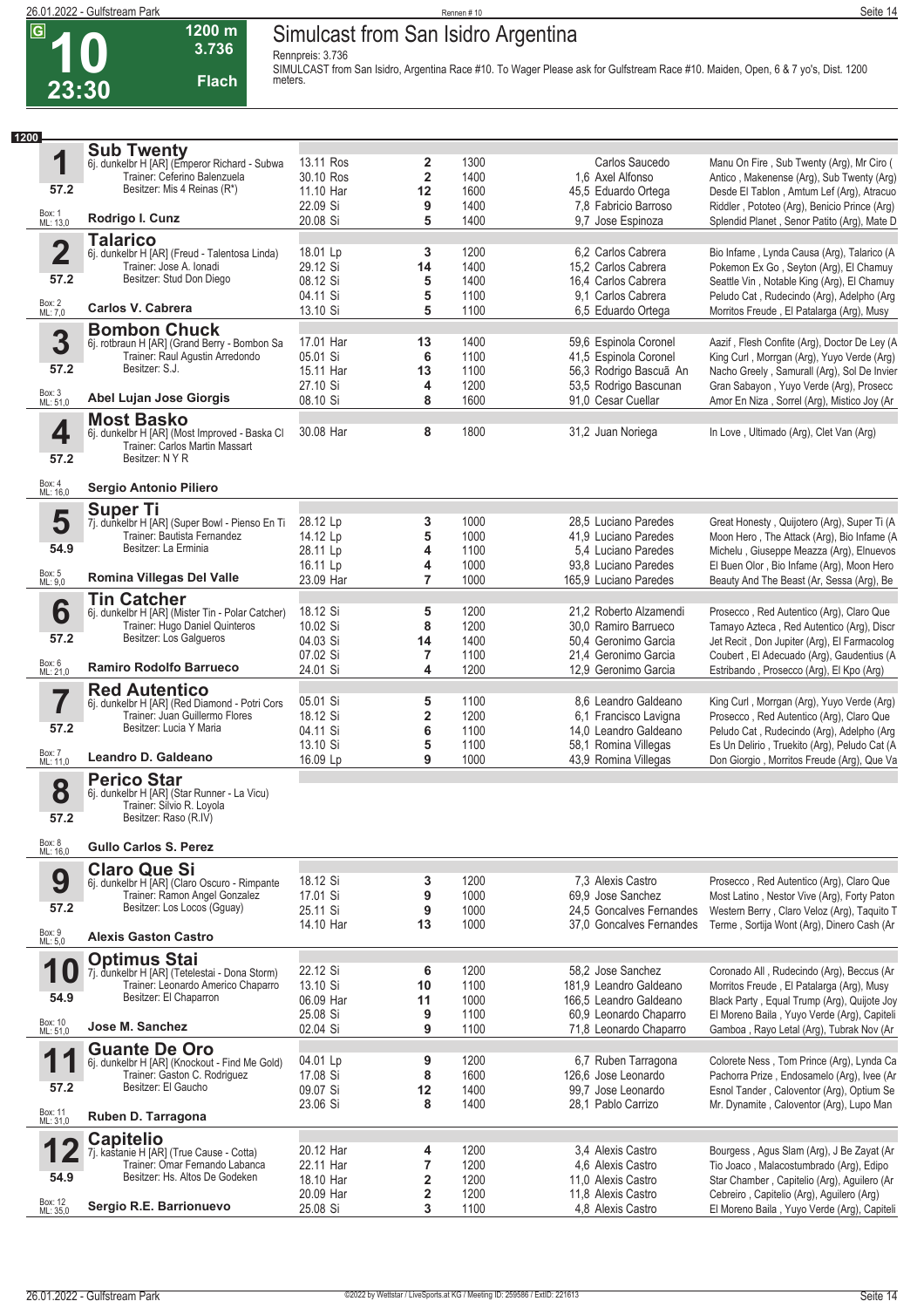### **Simulcast from San Isidro Argentina**

**Rennpreis: 3.736**

**SIMULCAST from San Isidro, Argentina Race #10. To Wager Please ask for Gulfstream Race #10. Maiden, Open, 6 & 7 yo's, Dist. 1200 meters.** 

**10 23:30**

**13**

 $\overline{G}$ 

**57.2**

| $\overline{3}$ | <b>Arpad</b><br>6j. rotbraun H [AR] (Galicado - Extra Magic)<br>Trainer: Sergio Orlando Quintana |
|----------------|--------------------------------------------------------------------------------------------------|
| 7.2            | Besitzer: Cinco Valles                                                                           |

**1200 m 3.736** 

**Flach**

#### Box: 13 ML: 11,0 **Gerardo Tempestti Villalon 14** Box: 14 ML: 13,0 **57.2 Nairobi** 6j. grau/bra H [UY] (Brilliant Speed - Garoa Pa Trainer: Jose Agustin Moukarzel Besitzer: La Palmera **Esteban Emanuel Torres** 17.01 Har **7** 1400 7,0 Rodrigo Bascuã An Aazif , Flesh Confite (Arg), Doctor De Ley (A<br>17.10 Cor **2** 1200 2.0 Ricardo Vizcarra Rey De Senoritas , Nairobi (Uru), Carnavale 10.10 Cor **2** 1200 2,0 Ricardo Vizcarra Rey De Senoritas , Nairobi (Uru), Carnavale 30.08 Har **6** 1400 4,5 Esteban Torres Equal Clette , Iron Prince (Arg), Desde El Ta<br>28.03 Lp **6** 1500 6,8 Goncalves Fernandes Matchmaze , Azor Catalan (Arg), Way Fair ( 28.03 Lp **6** 1500 6,8 Goncalves Fernandes Matchmaze , Azor Catalan (Arg), Way Fair (24.02 Si **4** 1400 8,6 Rolando Frias Fray Ventos , Discreet Triomphe (Arg), Sple Fray Ventos , Discreet Triomphe (Arg), Sple **Ergebnis: Quoten:**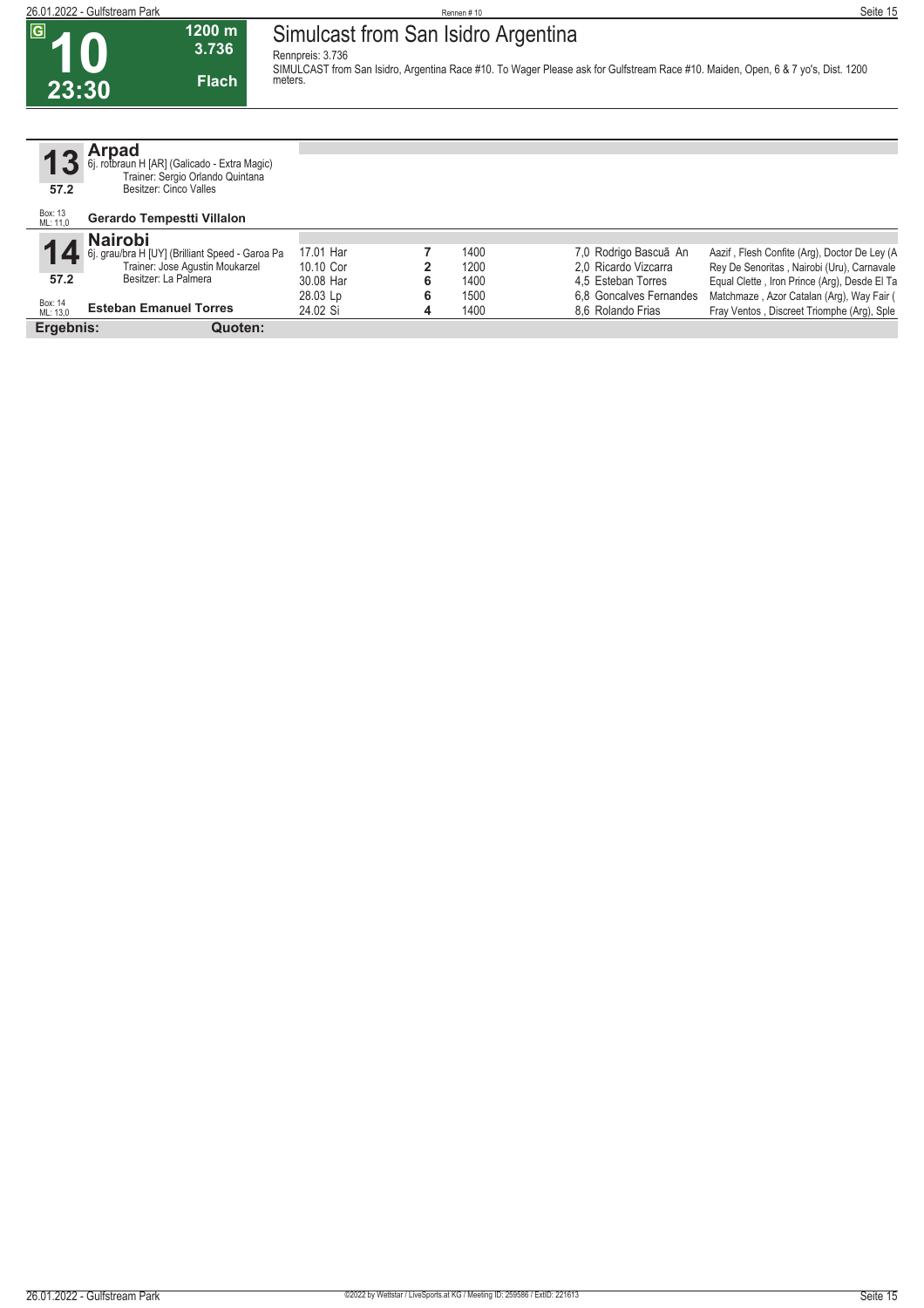# **Simulcast from San Isidro Argentina**

**Rennpreis: 3.904**

**3.904 Flach**

**1400 m**

**SIMULCAST from San Isidro, Argentina Race #11. To Wager Please ask for Gulfstream Race #11. Allowance, Fillies, 5 yo, Dist. 1400 meters.** 

| 1400                    |                                                                                   |                        |                         |              |                                                |                                                                                        |
|-------------------------|-----------------------------------------------------------------------------------|------------------------|-------------------------|--------------|------------------------------------------------|----------------------------------------------------------------------------------------|
|                         | <b>Rosa Del Verano</b>                                                            |                        |                         |              |                                                |                                                                                        |
| 1                       | 5j. dunkelbr S [AR] (Ecologo - Rose D'Orient)                                     | 26.12 Si               | 6                       | 1200         | 73,6 Sergio Barrionuevo                        | Visualisada, Playa De Niza (Arg), Reina Cu                                             |
|                         | Trainer: Alberto M. Calcagno                                                      | 18.12 Si               | $\overline{\mathbf{r}}$ | 1200         | 72,5 Sergio Barrionuevo                        | Empress Jane, Acceptability (Arg), Baska V                                             |
| 57.2                    | Besitzer: De Setiembre                                                            | 24.11 Si               | 9                       | 1200         | 35,1 Sergio Barrionuevo                        | Argentina Mia, Semana Loca (Arg), Baska                                                |
|                         |                                                                                   | 03.11 Si               | 1                       | 1200         | 6,7 Sergio Barrionuevo                         | Rosa Del Verano, Tana Di Nucci (Arg), Mis                                              |
| Box: 1<br>ML: 21,0      | Sergio R.E. Barrionuevo                                                           | 02.10 Si               | 9                       | 1000         | 10,8 Sergio Barrionuevo                        | Vigata, Ambar Black (Arg), Joy Cohiba (Arg                                             |
|                         | <b>Troyana Del Sol</b>                                                            |                        |                         |              |                                                |                                                                                        |
| $\overline{\mathbf{2}}$ | 5j. dunkelbr S [AR] (Sol Planet - Troya)                                          | 05.01 Si               | 7                       | 1200         | 10,7 Francisco Lavigna                         | Holy Mani, La Grand Parade (Arg), Freeling                                             |
|                         | Trainer: Ruben Soto                                                               | 23.12 Har              | 10                      | 1200         | 10,5 Francisco Lavigna                         | Thurman, Semana Loca (Arg), Leona Olivia                                               |
| 57.2                    | Besitzer: Ni Manor                                                                | 24.11 Si               | 5                       | 1200         | 10,0 Cristian Velazquez                        | Argentina Mia, Semana Loca (Arg), Baska                                                |
|                         |                                                                                   | 08.11 Har              | 5                       | 1200         | 3,1 Rodrigo Bascunan                           | Joy Mumi, Petite Itza (Arg), Ready Rye (Ar                                             |
| Box: 2<br>ML: 13,0      | <b>Eduardo Miguel Hallier</b>                                                     | 15.10 Har              | $\overline{7}$          | 1200         | 6,8 Cristian Velazquez                         | Whatsapeame, Joy Mumi (Arg), Ready Rye                                                 |
|                         | <b>Akasha</b>                                                                     |                        |                         |              |                                                |                                                                                        |
| 3                       | 5j. dunkelbr S [AR] (Angiolo - Sacsahuana)                                        | 21.11 Si               | $\overline{\mathbf{2}}$ | 1200         | 12,3 Luis Vai                                  | Dona Taja, Akasha (Arg), La Grand Parade                                               |
|                         | Trainer: Juan Carlos Borda                                                        | 04.11 Si               | 5                       | 1100         | 18,0 Luis Vai                                  | Charming Ruler, Dona Taja (Arg), Atenea                                                |
| 57.2                    | Besitzer: Canada Negra                                                            | 08.10 Si               | 7                       | 1200         | 16,0 Luis Vai                                  | Torre De Babel, Semana Loca (Arg), Va Co                                               |
|                         |                                                                                   | 03.09 Si               | 5                       | 1100         | 18,5 Luis Vai                                  | Pretty Wild, Torre De Babel (Arg), Earthrise                                           |
| Box: 3<br>ML: 35,0      | Luis Fernando Vai                                                                 | 13.08 Si               | 8                       | 1400         | 99,5 Luis Vai                                  | Horas En Blanco, La Fantastique (Arg), Fin                                             |
|                         | <b>Cuentacuentos</b>                                                              |                        |                         |              |                                                |                                                                                        |
| 4                       | 5j. kastanie S [AR] (Violence - Cuantica)                                         | 07.01 Si               | 1                       | 1400         | 3.9 Jose Leonardo                              | Cuentacuentos, Candy Por Siempre (Arg),                                                |
|                         | Trainer: Alan Cristian Oller                                                      | 11.12 Si               | 4                       | 1200         | 3.6 Jose Leonardo                              | Interye, La Licha (Arg), Angel's Dance (Arg)                                           |
| 57.2                    | Besitzer: Los Abuelos                                                             | 30.11 Si               | $\overline{\mathbf{2}}$ | 1400         | 2.0 Jose Leonardo                              | Pandora Girl, Cuentacuentos (Arg), High H                                              |
|                         |                                                                                   | 16.10 Si               | 5                       | 1200         | 21,6 Jose Leonardo                             | Bruja De Areco, Norma Branca (Arg), Angel                                              |
| Box: 4<br>ML: 11,0      | Jose Ernesto Leonardo                                                             | 22.08 Si               | 9                       | 1400         | 42.3 Jose Leonardo                             | Salica Halo, Avispa Reina (Arg), Abs Less (                                            |
|                         | <b>Same Philly</b>                                                                |                        |                         |              |                                                |                                                                                        |
| 5                       | 5j. rotbraun S [AR] (John F Kennedy - Same S                                      | 15.12 Si               | 1                       | 1400         | 16,4 Rodrigo Bascunan                          | Same Philly, Tan Pizpireta (Arg), Dona Van                                             |
|                         | Trainer: Milton Daniel Puerari Duarte                                             | 30.11 Si               | 6                       | 1400         | 18,0 Rodrigo Bascunan                          | Pandora Girl, Cuentacuentos (Arg), High H                                              |
| 57.2                    | Besitzer: F.J.S.                                                                  | 12.11 Si               | 6                       | 1200         | 70,8 Rodrigo Bascuã An                         | Oscura, Sabrina Key (Arg), Mulan Rye (Arg)                                             |
|                         |                                                                                   | 16.10 Si               | 8                       | 1200         | 116,7 Gonzalo Bellocq                          | Playa De Niza, Sabrina Key (Arg), Singarel                                             |
| Box: 5<br>ML: 31,0      | Luis Diego Brigas                                                                 | 27.09 Har              | 5                       | 1200         | 9,8 Gonzalo Bellocq                            | Tormenta Embrujada, Sahara Girl (Arg), Ca                                              |
|                         | <b>Zizane</b>                                                                     |                        |                         |              |                                                |                                                                                        |
| 6                       | 5j. dunkelbr S [AR] (Cityscape - Ma Belle Fleur                                   | 22.12 Si               | 5                       | 1400         | 35,1 Luis Brigas                               | Realidad Pura, Torre De Babel (Arg), Rubia                                             |
|                         | Trainer: Jose Cristobal Blanco                                                    | 21.11 Si               | 4                       | 1200         | 18,3 Martin Valle                              | Dona Taja, Akasha (Arg), La Grand Parade                                               |
| 57.2                    | Besitzer: Los Tordillos                                                           | 15.10 Har              | 8                       | 1200         | 37,1 Rodrigo Bascunan                          | Whatsapeame, Joy Mumi (Arg), Ready Rye                                                 |
|                         |                                                                                   | 22.09 Si               | 9                       | 1400         | 10,9 Jose Espinoza                             | Realidad Pura, Miss Aretha (Arg), Earthrise                                            |
| Box: 6<br>ML: 16,0      | <b>Martin Javier Valle</b>                                                        | 27.08 Har              | 3                       | 1400         | 4,9 Eduardo Ortega                             | Isla Portal, Best Offer (Arg), Zizane (Arg)                                            |
|                         | <b>Melisandre</b>                                                                 |                        |                         |              |                                                |                                                                                        |
| 7                       | 5j. kastanie S [AR] (Peten Itza - Sanoma)                                         | 29.12 Si               | 7                       | 1600         | 12,9 Wilson Moreyra                            | Vicky Fizz, Tramontana Craf (Arg), Earthris                                            |
|                         | Trainer: Juan Martin Giussi                                                       | 01.12 Si               | 8                       | 1600         | 8,2 Gabriel Bonasola                           | Hidayat, Earthrise (Arg), Clear Bless (Arg)                                            |
| 57.2                    | Besitzer: Lombardo                                                                | 03.11 Si               | $\overline{\mathbf{2}}$ | 1600         | 23.1 Gabriel Bonasola                          | Rubia Awe, Melisandre (Arg), Linda Bahia (                                             |
|                         |                                                                                   | 17.08 Si               | 1                       | 1400         | 5,5 Juan Noriega                               | Melisandre, Perfecta Lunatica (Arg), Selfitz                                           |
| Box: 7<br>ML: 21,0      | Gabriel Laureano Bonasola                                                         | 07.07 Si               | $\overline{2}$          | 1400         | 5,7 Juan Noriega                               | Pebeta Ligera, Melisandre (Arg), Sonatina                                              |
|                         | <b>Master Shiner</b>                                                              |                        |                         |              |                                                |                                                                                        |
| 8                       | 5j. dunkelbr S [AR] (Mastercraftsman - Southe                                     | 07.01 Si               | 7                       | 1400         | 78,0 Francisco Lavigna                         | Toda Bien, Killingthefield (Arg), Arde La Isla                                         |
|                         | Trainer: Gabriel Nelson Gomez                                                     | 11.12 Si               | $\overline{7}$          | 1400         | 155,3 Luciano Cabrera                          | Madrilena, Antimony (Arg), Michelica (Arg)                                             |
| 57.2                    | Besitzer: Medalla Milagrosa                                                       | 21.11 Si               | 7                       | 1600         | 26,8 Rodrigo Bascuã An                         | Isa De Siempre, Michelica (Arq), Emerit Cr                                             |
|                         | <b>Francisco Jesus Lavigna</b>                                                    | 16.07 Si               | 5                       | 2000         | 19,3 Luis Vai                                  | Water Wizz, Laguardia (Arg), Salsa Taquer                                              |
| Box: 8<br>ML: 31,0      |                                                                                   | 27.04 Lp               | 1                       | 1600         | 1,5 Luciano Cabrera                            | Master Shiner, Curiosa Kirsten (Arg), Who I                                            |
|                         | <b>Bond To Me</b>                                                                 |                        |                         |              |                                                |                                                                                        |
| 9                       | 5j. dunkelbr S [AR] (Equal Stripes - Boudica)<br>Trainer: Benjamin Correas        | 18.12 Si               | 8                       | 1200         | 18,3 Cristian Velazquez                        | Empress Jane, Acceptability (Arg), Baska V                                             |
|                         | Besitzer: Tafi Del Valle                                                          | 21.11 Si               | 5                       | 1200         | 8,1 Cristian Velazquez                         | Dona Taja, Akasha (Arg), La Grand Parade                                               |
| 57.2                    |                                                                                   | 09.10 Har              | 11                      | 1200         | 44,5 Edwin Talaverano                          | Icaria, Thurman (Arg), La Escritora (Arg)                                              |
| Box: 9<br>ML: 7,0       | <b>Fabricio Raul Barroso</b>                                                      | 05.09 Si               | 2                       | 1200         | 12,8 Cristian Velazquez                        | Lagertha, Bond To Me (Arg), Canta Bonita (                                             |
|                         |                                                                                   | 18.08 Si               | $\overline{7}$          | 1100         | 11,3 Emanuel Retamozo                          | Topadora Letal, Dona Taja (Arg), Earthrise                                             |
|                         | <b>Earthrise</b>                                                                  |                        |                         |              |                                                |                                                                                        |
| 1                       | 5j. dunkelbr S [AR] (Treasure Beach - Earthshi                                    | 29.12 Si               | 3                       | 1600         | 10,9 Francisco Lavigna                         | Vicky Fizz, Tramontana Craf (Arg), Earthris                                            |
| 57.2                    | Trainer: Elvio R. Bortule<br>Besitzer: Chipi Racing                               | 01.12 Si               | 2                       | 1600         | 16,9 Francisco Lavigna                         | Hidayat, Earthrise (Arg), Clear Bless (Arg)                                            |
|                         |                                                                                   | 22.10 Si               | 8                       | 1200         | 14,5 Luis Vai                                  | Canta Bonita, Vigata (Arg), Kesia (Arg)                                                |
| Box: 10<br>ML: 8,0      | Osvaldo A. Alderete                                                               | 08.10 Si               | 8<br>3                  | 1200         | 3.8 Eduardo Ortega                             | La Maga Blue, Island Song (Arg), Chechu                                                |
|                         |                                                                                   | 22.09 Si               |                         | 1400         | 20,2 Osvaldo Alderete                          | Realidad Pura, Miss Aretha (Arg), Earthrise                                            |
|                         | <b>Catedratica Stripes</b>                                                        |                        |                         |              |                                                |                                                                                        |
| 1                       | 5j. dunkelbr S [AR] (Valid Stripes - Flag Catedr                                  | 05.01 Si               | 5                       | 1200         | 16,8 Rodrigo Bascunan                          | Holy Mani, La Grand Parade (Arg), Freeling                                             |
| 57.2                    | Trainer: Ruben M. Vivas<br>Besitzer: Los Moure                                    | 15.12 Si               | 1                       | 1400         | 1,7 Rodrigo Bascunan                           | Catedratica Stripes (Arg, Black Ap (Arg), Mi                                           |
|                         |                                                                                   | 17.11 Si<br>27.10 Si   | 3<br>3                  | 1400<br>1400 | 4,8 Rodrigo Bascuã An<br>10,4 Rodrigo Bascunan | Despues De Usted, Dona Copa (Arg), Cate                                                |
| Box: 11<br>ML: 9,0      | Rodrigo Daniel Bascunan                                                           | 22.09 Si               | 8                       | 1600         | 29,6 Rolando Frias                             | Cursadora, Despues De Usted (Arg), Cated<br>Rosada Craf, Forever Ruler (Arg), Sonatina |
|                         |                                                                                   |                        |                         |              |                                                |                                                                                        |
| 1                       | <b>Aramaiona</b>                                                                  |                        |                         |              |                                                |                                                                                        |
| Z                       | 5j. dunkelbr S [AR] (Most Improved - Baska Vi<br>Trainer: Roberto Alfonso Latorre | 30.12 Har              | 5                       | 1400         | 15,6 Cesar Cuellar                             | Ciudad Deseada, Llamarada Planet (Arg),                                                |
| 57.2                    | Besitzer: Don Chacho                                                              | 27.12 Har<br>29.11 Har | 8                       | 1600<br>1400 | 37,3 Cesar Cuellar                             | Salsa Taquera, Belleza De Arteaga (Arg), J                                             |
|                         |                                                                                   | 08.11 Har              | 6<br>7                  | 1200         | 102,7 Daniel Gomez<br>69,5 Daniel Gomez        | Torda Pat, Despues De Usted (Arg), Summ                                                |
|                         |                                                                                   |                        |                         |              |                                                | Joy Mumi, Petite Itza (Arg), Ready Rye (Ar                                             |
| Box: 12<br>ML: 31,0     | Cesar L. Cuellar                                                                  | 11.10 Har              | 4                       | 1600         | 19,9 Daniel Gomez                              | Best Offer, Tramontana Craf (Arg), Poli Am                                             |



 $\overline{G}$